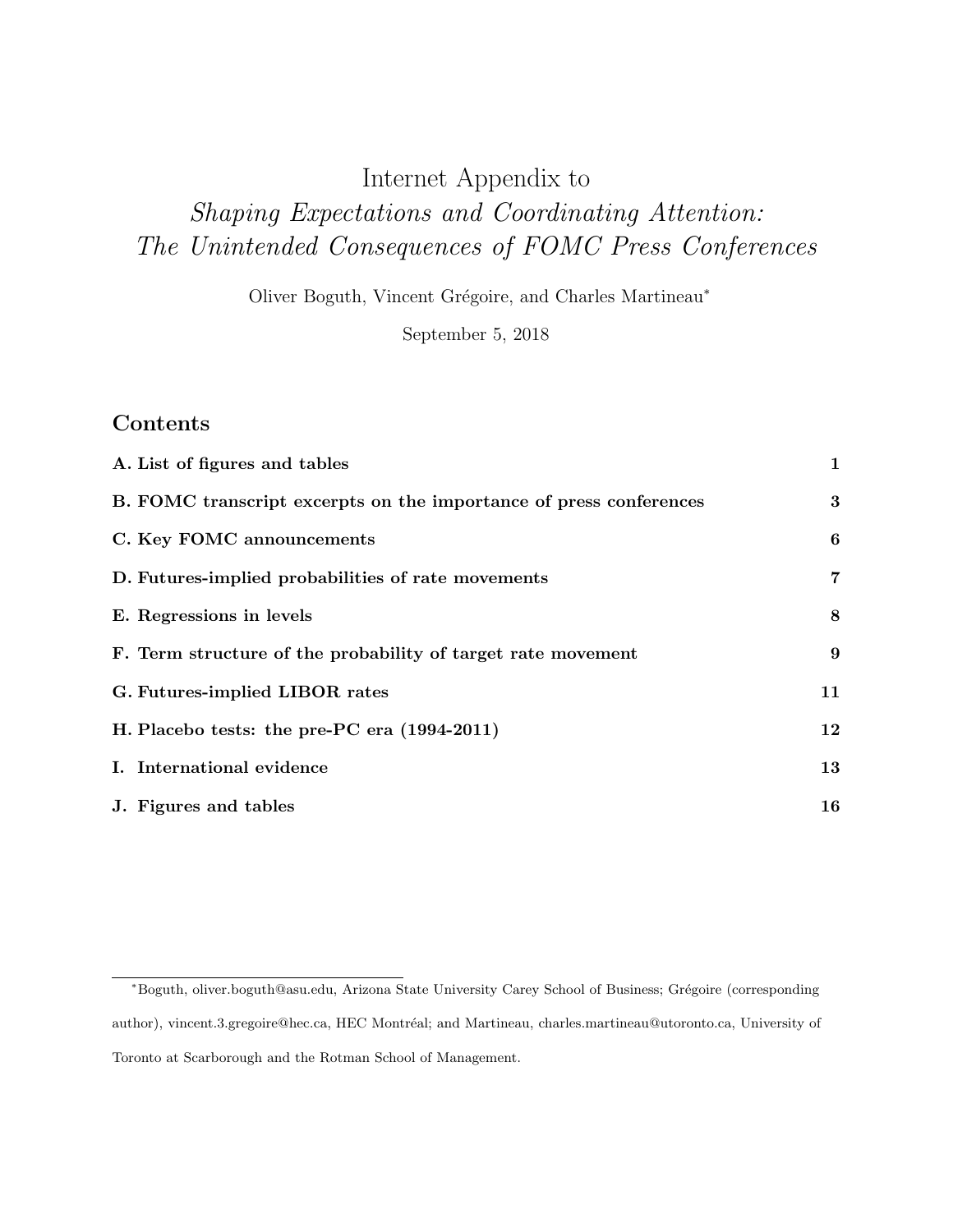This appendix contains supplementary material that is discussed but not tabulated in the main body of the paper. We further discuss in more details some of the results reported in this appendix.

### <span id="page-1-0"></span>A. List of Figures and Tables

Below we provide a list of the figures and tables together with a brief description.

#### Figures:

- Figure [IA.1](#page-16-1) shows the number of times the term "press conference" appears in each of the transcript for the eight annual fomc meetings of 2011 and 2012. For more details see Section [B.](#page-3-0)
- Figure [IA.2](#page-17-0) shows coefficients from rolling regressions over three-year windows  $(24)$ observations) of the absolute one and two year ahead Eurodollar surprises, vix log returns, and attention measures on a press conference indicator variable. For more details see Section [E.](#page-8-0)
- Figure [IA.3](#page-18-0) shows slope coefficients from the panel regression of changes in the probability of target rate movements onto changes in the press conference indicator variable. For more details see Section [F.](#page-9-0)
- Figure [IA.4](#page-19-0) shows slope coefficients from the panel regression of changes in the probability of target rate movements onto changes in the press conference indicator variable and a time interaction variable. For more details see Section [F.](#page-9-0)
- Figure [IA.5](#page-20-0) shows the average intraday cumulative log return of VIX around FOMC announcements between January 1996 to March 2011 and from April 2011 to September 2017. For more details see Section [H.](#page-12-0)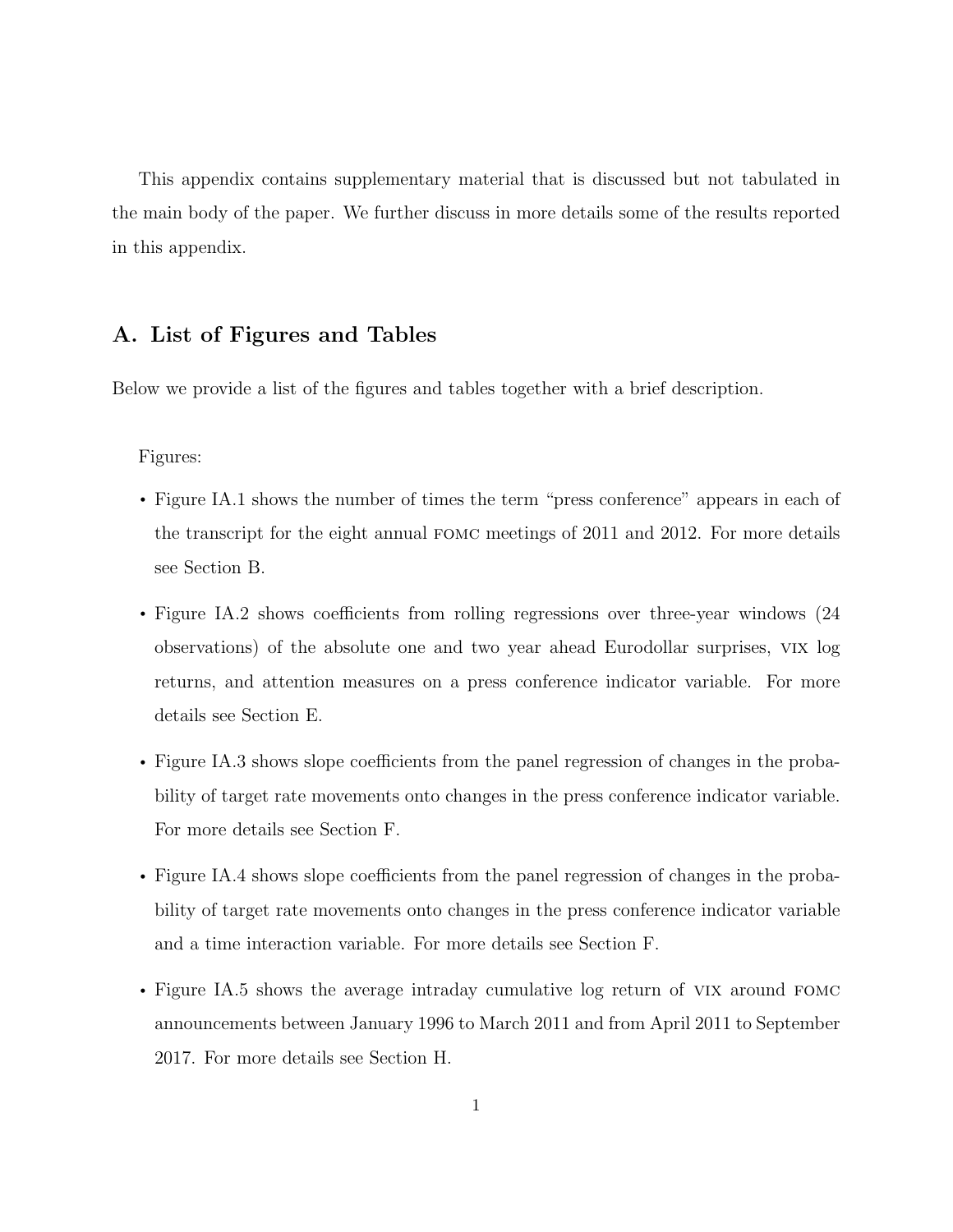• Figure [IA.6](#page-21-0) shows changes in the one- and two-year futures-implied LIBOR rate using Eurodollar futures, from one minute before the fomc announcement to 30 minutes after the announcement. For more details on the construction of the futures-implied LIBOR rates see Section [G.](#page-11-0)

#### Tables:

- Table [IA.I](#page-22-0) reports the scheduled and actual time of fomc announcements and the scheduled time for press conferences from April 2011 and September 2017.
- Table [IA.II](#page-23-0) coefficients from regressions of the probability of interest rate movements on an indicator variable equal to 1 if a meeting is followed by a press conference, and 0 otherwise. For more details see Section [E.](#page-8-0)
- Table [IA.III](#page-24-0) coefficients from regressions of measures of attention on an indicator variable equal to 1 if a meeting is followed by a press conference, and 0 otherwise. For more details see Section [E.](#page-8-0)
- Table [IA.IV](#page-25-0) reports coefficients from regressions of the daily change in VIX, the absolute value of the [Kuttner](#page-15-0) [\(2001\)](#page-15-0) Fed Fund rate surprise, and the attention measures on fomc announcement days on a dummy (2nd of Qtr Dum) equal to 1 if the fomc announcement is the second FOMC announcement of a calendar quarter, and 0 otherwise, between January 1994 and March 2011. For more details see Section [H.](#page-12-0)
- Table [IA.V](#page-26-0) reports coefficients from regressions of meeting-to-meeting log changes in Bloomberg news count and the Google Search Volume Index on changes of an indicator variable equal to 1 if a meeting is followed by a press conference, and 0 otherwise, for interest rate announcements of the Bank of Canada and the Reserve Bank of New Zealand. For more details see Section [I.](#page-13-0)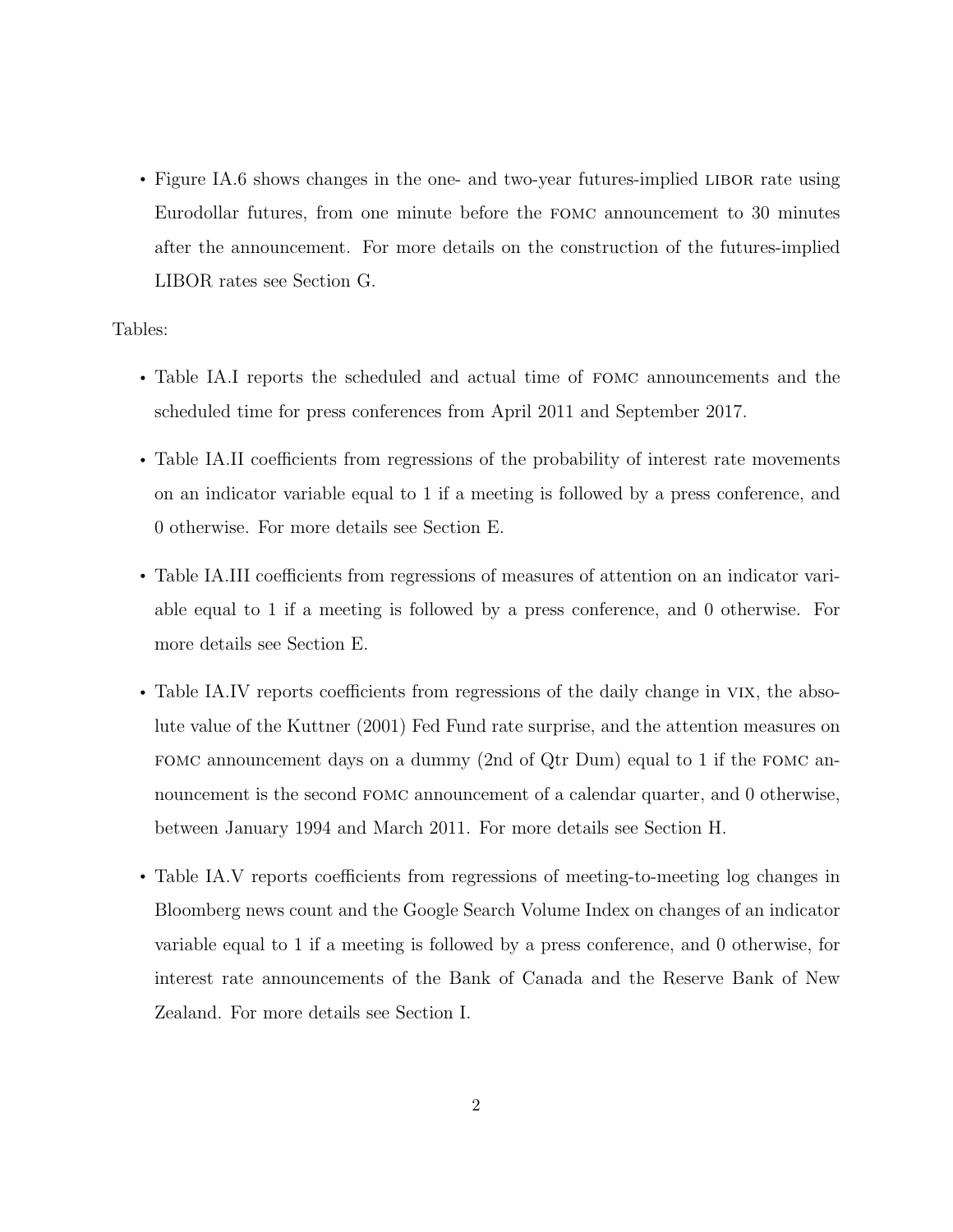# <span id="page-3-0"></span>B. FOMC Transcript Excerpts on the Importance of Press Conferences

While the fomc minutes are typically released three weeks after each meeting, actual transcripts of meetings are made public only after five years. At the time of the writing of this paper, only the transcripts meetings up to and including 2012 are available. In this appendix, we summarize and present excerpts from relevant discussions about the introduction of fomc press conferences.[1](#page-3-1)

The idea of holding regular pcs after fomc announcements was first discussed in a conference call on October 15, 2010. The general opinion was favorable, with an important word of caution from Ms. Yellen: "A press conference does have some appeal, but it would probably become obligatory on a regular basis and would be quite a commitment for the Chairman to undertake." Only Ms. Duke (member of the Board of Governors of the Federal Reserve System) strongly opposed the idea, but would later speak in favor of it at the March 2011 meeting.

pcs were further briefly discussed at the November 2010 meeting, with the idea to be investigated further by the communication subcommittee headed by Governor Yellen. Transcripts of the subcommittee meetings are not publicly available.

Ms. Yellen reported the recommendation of the subcommittee to introduce regular pcs at the March 2011 meeting. The fomc ultimately decided to announce pcs two weeks later, with the first one to be held following the April meeting. "In light of those considerations, the subcommittee recommends that the Chairman conduct quarterly press conferences in the afternoon after the conclusion of each two-day FOMC meeting." Note that before 2012, there were one-day and two-day meetings. Since 2012, all fomc meetings are held over two days. One of the motivations other than increased transparency was that the fomc appeared to be lagging other countries in that aspect. In the words of Chairman Bernanke, "I think

<span id="page-3-1"></span><sup>1</sup>All relevant transcripts can be found at [https://www.federalreserve.gov/monetarypolicy/fomc](https://www.federalreserve.gov/monetarypolicy/fomc_historical_year.htm) historical year.htm.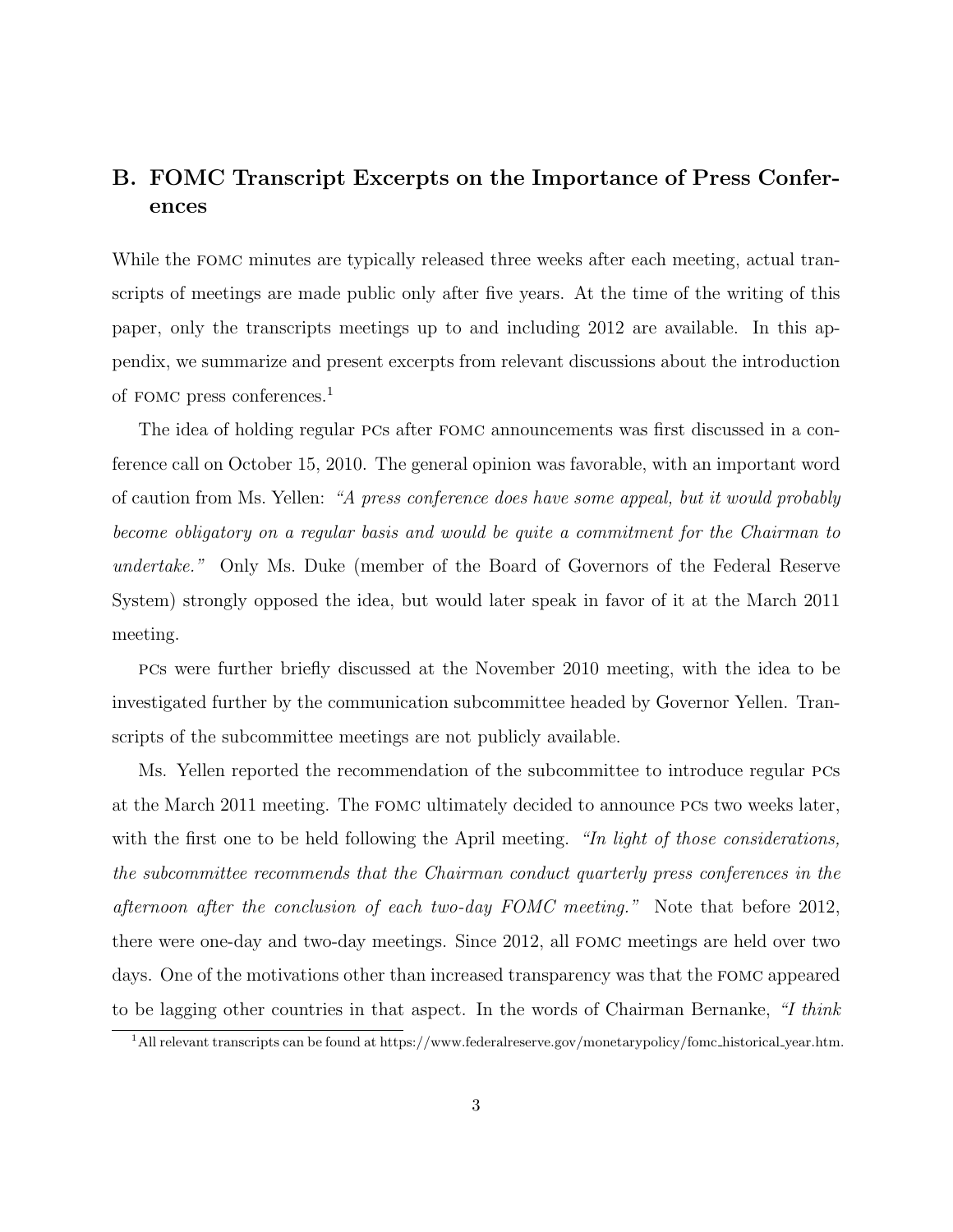the difference between the Fed and other central banks has become quite striking–every other central bank does have this method for communication."

Some members raised concerns regarding the possibility that quarterly pcs would differentiate meetings. For example, Mr. Kocherlakota felt that "it's distinguishing the meetings in an unusual way. It's not like we only make important decisions at two-day meetings that require a lot of clarification. So if we are going to go down this path, I actually would suggest thinking about doing it every time." Ms. Yellen's response was that "The distinguishing feature of the two-day meetings is the economic projections and the ability that that would give the Chairman to explain our overall framework and put decisions into the context of them."" Mr. Lacker wondered what impact PCs would have on their decisions, "whether there would be some hesitance to take actions in between press conference meetings, and I am not quite sure what the answer to that is, but I think it is worth considering." In the end, Mr. Lacker sided in favor of PCs: "I'd strongly support this press conference, and I think there are going to be some subtleties about it that are going to emerge in practice. I think we're going to have to resist the urge to wait to do things at just these quarterly meetings. I think when we want to do something, we're going to have to have the courage to go ahead and do it." In the end, there was strong support for holding pcs.

There are at least three occasions at subsequent meetings in 2011 were the timing of pcs explicitly entered discussions about some decision. First, at the April 2011 meeting which would be followed by the first PC, Mr. Lockhart stated that "I think it is possible with good communication to limit the announcement effect on the announcement of ceasing reinvestments, and I think we may be able to limit an announcement effect even with the initiation of small asset sales, but this will require skillful communication, and it seems to me that the timing would best coincide with the Chairman's press conferences so that he can explain that a rise in the fed funds rate is not necessarily imminent."

Second, at the June 2011 meeting (pc), Mr. Lockhart stated while discussing the idea of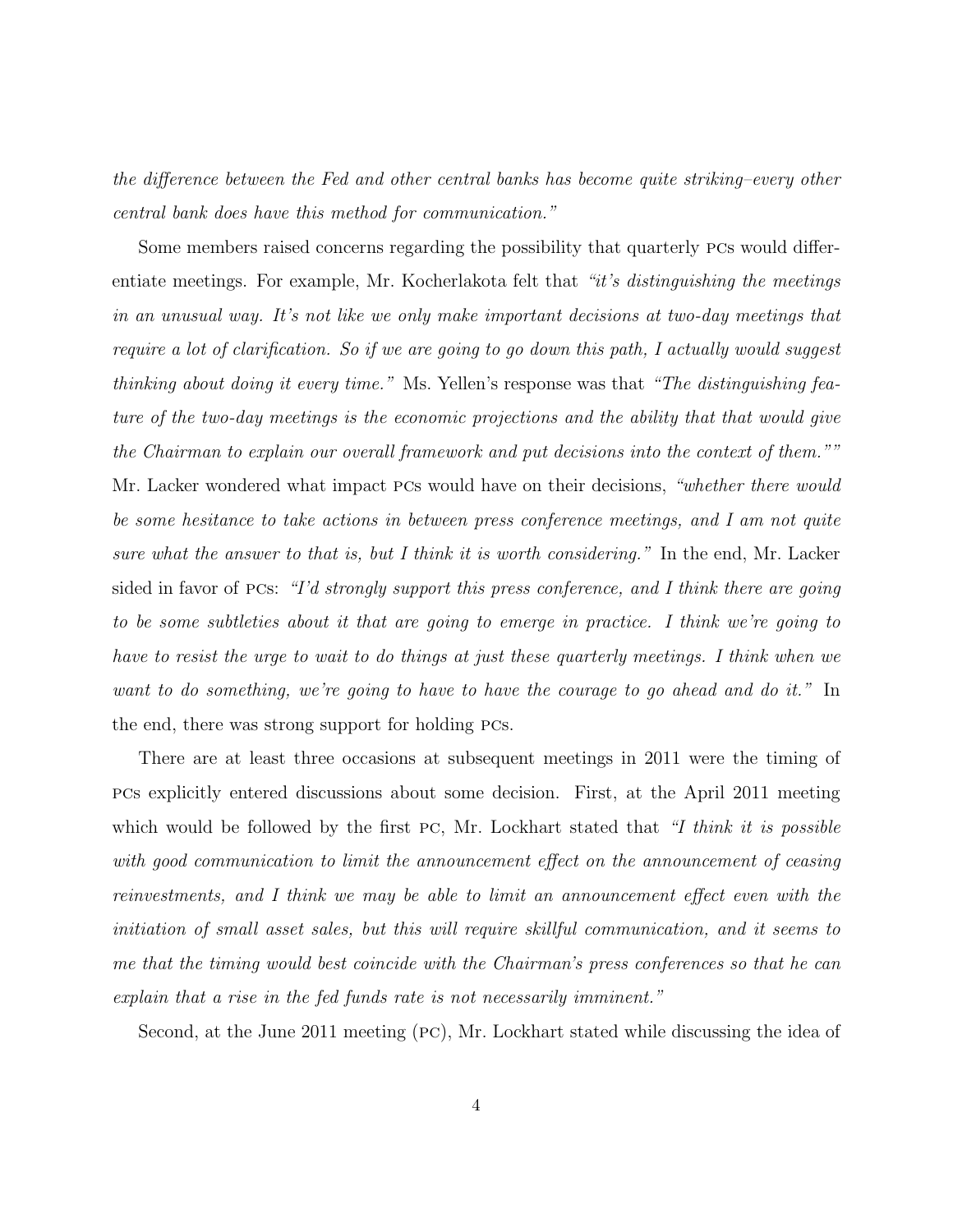changing the wording of the press release that "I think today's press conference affords the Chairman the opportunity, if you wish or if you get the question, to convey the Committee's sense of the risk context. "

Finally, at the September 2011 meeting (non-pc), Ms. Pianalto suggested delaying action until the following meeting because of the associated pc: "I prefer to continue to reinvest maturing agency debt and MBS into Treasuries. We told the public that we wanted to return our portfolio to a Treasury-only portfolio. If we decide that this is an appropriate way to go, I would rather wait to do this at our November meeting because that is a meeting where you will have a press conference. It will give you an opportunity to talk about the change in our reinvestment strategy." Ultimately, the committee did not wait and adopted the measure at the September meeting, announcing Operation Twist.

The following year saw many more discussions about the timing of decisions concerning press conferences. At the March 2012 meeting (non-pc), after stating reasons for opposing to a wording change in the FOMC statement, Chairman Bernanke stated that "The goal here is to make progress before the next two meetings – both of which happen to be meetings that are two days and have a press conference, and that are therefore much more conducive to making a more subtle determination, a more considered determination, and one that we can explain to the public. Again, for all those reasons, I think it would be premature to make that change today."

At the August 2012 meeting (no-pc), when discussing the possibility of QE3, Ms. Duke cited the upcoming PC to favor delaying the action: "While it may very well be the thing to do, I believe that we could execute a smoother transition if there's a little more set-up and there's a chance to discuss the action in a press conference, both of which could be accomplished in the September meeting." Vice-Chairman Dudley also suggested that it was worth waiting for a pc: "First, as long as we're sufficiently forward leaning, the expected action in September will be nearly as effective as the actual action at this meeting. [...] Second, as other people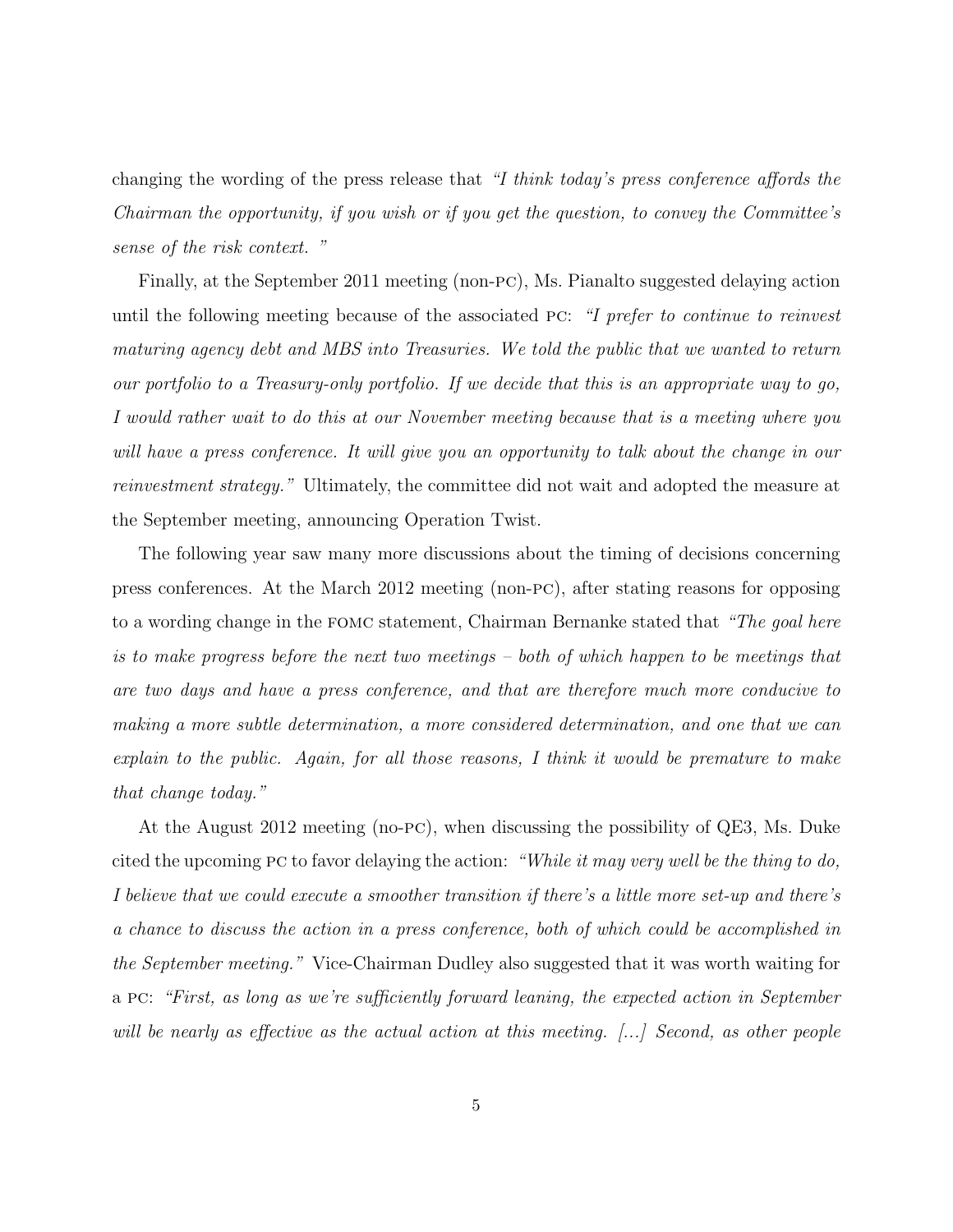have noted, September has the advantages in terms of communication that the Chairman can explain at the press conference." In the end, QE3 was delayed until the following meeting.

Ultimately, the timing of press conferences became more important over the course of 2012. Figure [IA.1](#page-16-1) shows the count of instances of the term "press conference" in each of the transcript for the eight annual fomc meetings of 2011 and 2012. There was much discussion about press conferences at the March 2011 meeting, when it was decided to introduce press conferences, and at the following two meetings. In the following meetings of 2011, pcs were barely mentioned, but their importance in discussions at fomc meetings increases through 2012.

Another important question is whether the Fed should hold a press conference after each fomc announcement. While there is no direct evidence, a quote from Mr. Lockhart at the October 2012 meeting suggests that Chairman Bernanke has been opposed to holding pcs after every meeting. While discussing a proposal to release a consensus forecast, Mr. Lockhart stated that "If we adopt a consensus forecast approach, I do favor doing the exercise for each meeting. I don't think we can render half the meetings more equal than the other half. I think this would require a press conference after each meeting, and knowing the Chairman's view on this [laughter], that may be the final nail in the coffin."

### <span id="page-6-0"></span>C. Key FOMC Announcements

*June 22, 2011* (PC): the Fed announces the end of  $QE2$ .

- August 9, 2011 (no PC): the Fed announces that target rates will remain at the zero lower bound for at least the subsequent two years.
- September 21, 2011 (no PC): the Fed announces Operation Twist, which consists of purchasing \$400 billion of Treasuries with long maturities and selling an equal amount with shorter-term maturities.
- June 20, 2012 (PC): the Fed announces that it will continue Operation Twist.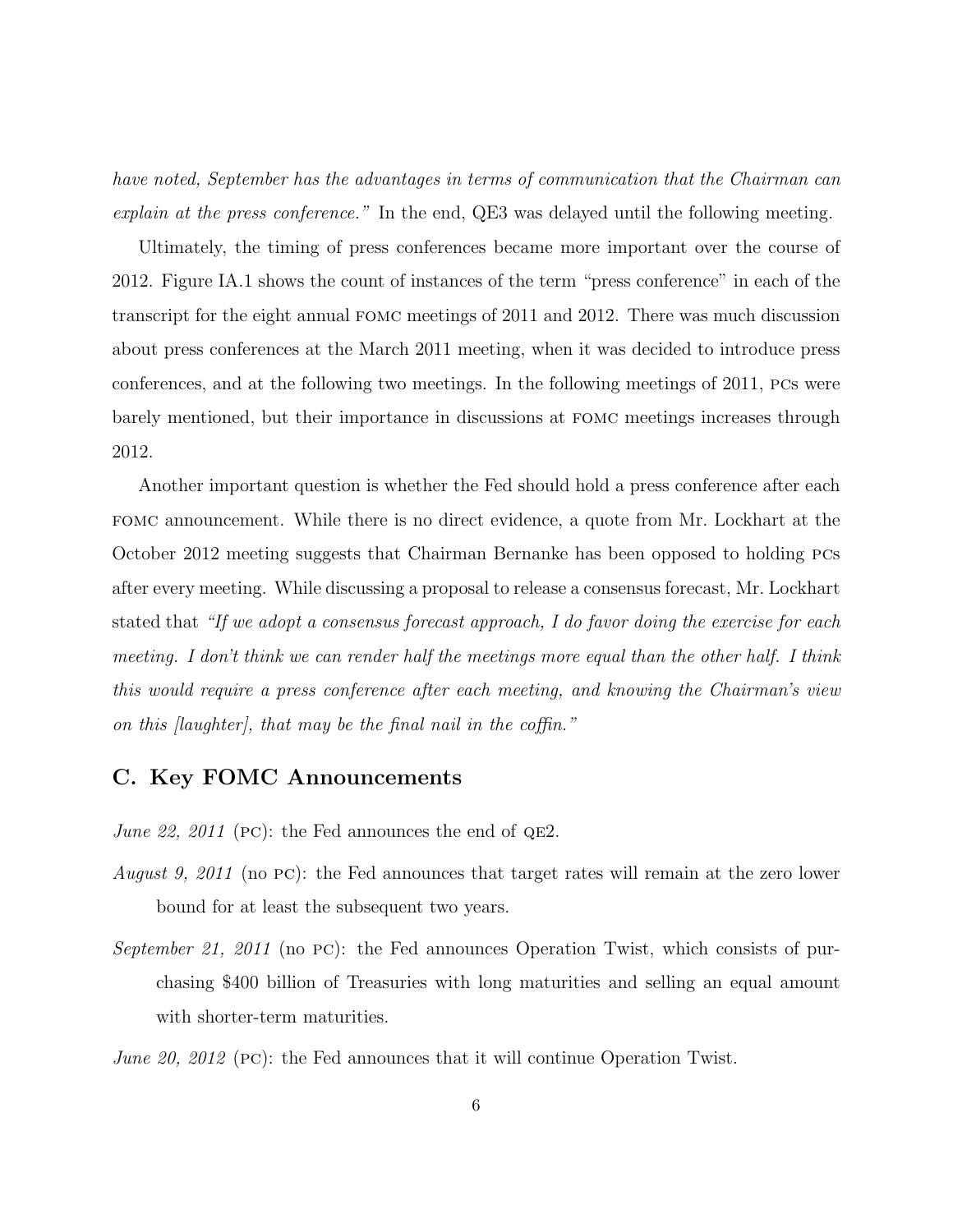September 13, 2012 (PC): the Fed announces QE3.

December 12, 2012 (PC): the Fed announces the expansion of  $QE3$ .

June 19, 2013 (PC): During the PC, Chairman Bernanke suggests a gradual moderation of the pace of bond purchases could begin in the months to come.

September 18, 2013 (PC): the Fed decides to hold off on "tapering".

December 16, 2015 (PC): the Fed increases the target rate by 25 basis points.

December 14, 2016 (PC): the Fed increases the target rate by 25 basis points.

*March 15, 2017* (PC): the Fed increases the target rate by 25 basis points.

June 14, 2017 (PC): the Fed increases the target rate by 25 basis points.

### <span id="page-7-0"></span>D. Futures-Implied Probabilities of Rate Movements

We measure the ex-ante probabilities of target rate changes using Federal Funds futures (FF), for which we obtain settlement prices from Thomson Reuters Tick History (TRTH) as supplied by the Securities Industry Research Centre of Asia-Pacific (sirca). These contracts are listed for the first 36 calendar months and derive their price from the realized Federal funds overnight rate. Specifically, the settlement price is 100 minus the average daily transactionvolume-weighted Federal funds overnight rate for the delivery month. Futures prices thus reflect market expectations of the average daily Federal funds effective rate  $(FFER)$ , which is published by the Federal Reserve Bank of New York each day.

To extract probabilities of rate movements from ff prices, we follow the methodology used by the CME Group.<sup>[2](#page-7-1)</sup> The expected target rate change in month  $m$  is computed as

$$
\mathbb{E}(\Delta r_m) = \widehat{FFER}_m - \widehat{FFER}_{m-1},\tag{1}
$$

<span id="page-7-1"></span><sup>&</sup>lt;sup>2</sup>This measure of ex-ante probability is conceptually similar to the [Kuttner](#page-15-0) [\(2001\)](#page-15-0) measure of announcement surprise but requires an additional assumption of the magnitude of the potential change in rate. For more details on the construction of probabilities of rate movements, see http://www.cmegroup.com/trading/interest-rates/countdownto-fomc.html.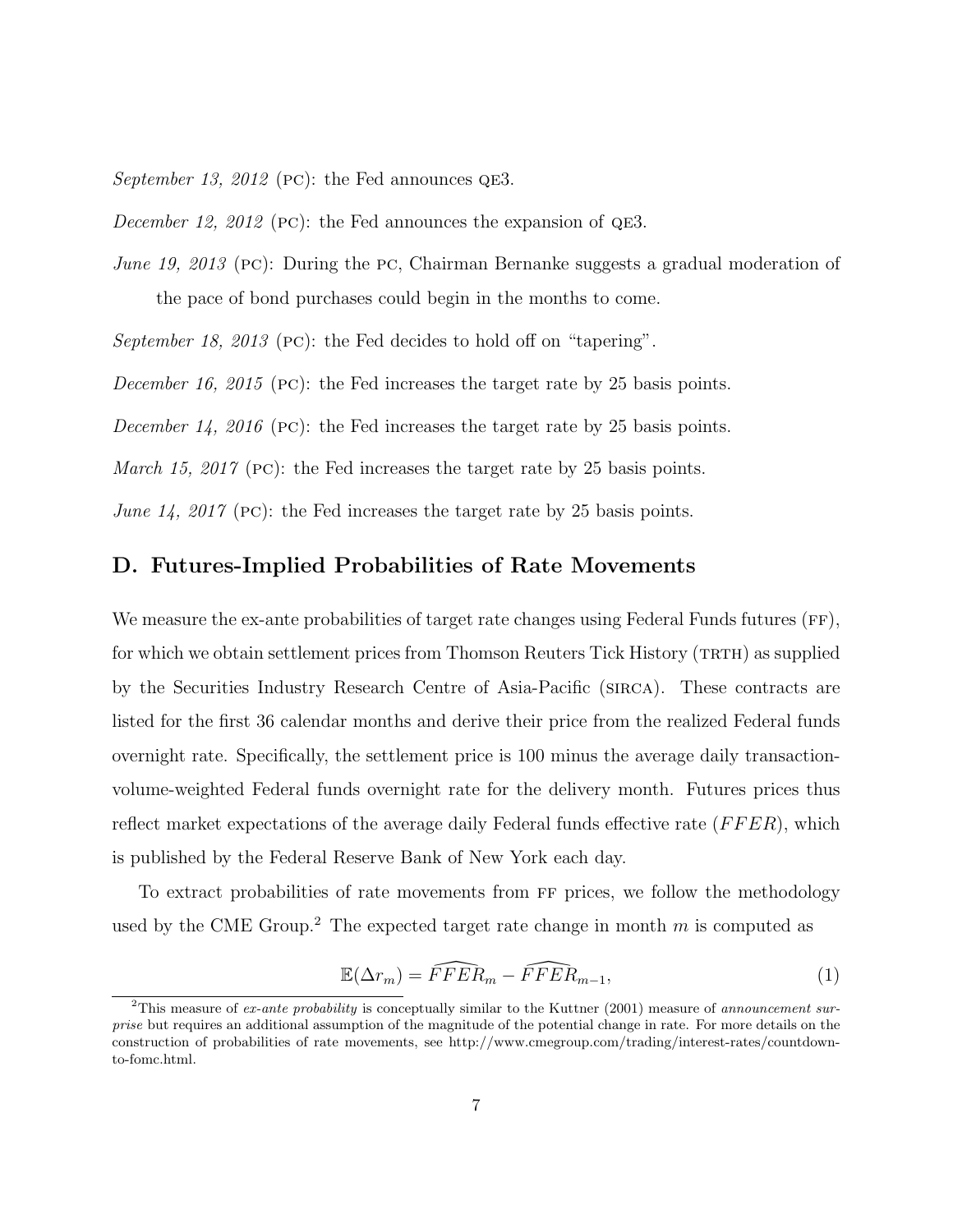where  $\widehat{FFER}_m$  is the futures-implied  $FFER$  at the end of month m. It is important to note that these expected target rate movements can be negative even when the Federal funds target rate is at its zero lower bound. This is because rates are targeted to stay within an interval, in this case,  $0 \text{ to } 0.25\%$ , rather than at a specific number, whereas the FF settlement price is based on realized market rates.

To convert expected rate changes to probabilities, we assume that target rates can only move by 0.25% at any given meeting and compute probabilities of rate changes and rate increases as

$$
P(\updownarrow) = |\mathbb{E}(\Delta r_m)| / 0.25,\tag{2}
$$

$$
P(\uparrow) = \max \left[ \mathbb{E}(\Delta r_m), 0 \right] / 0.25. \tag{3}
$$

The calculation of  $\widehat{FFER}_m$  depends on whether there is another FOMC meeting scheduled in month  $m + 1$ . If there is, we estimate

$$
\widehat{FFER}_{m-1} = 100 - FF_{m-1} \tag{4}
$$

$$
\widehat{FFER}_m = \frac{1}{N-M} \left[ N(100 - FF_m) - M(100 - FF_{m-1}) \right] \tag{5}
$$

where  $FF_m$  is the price of the future expiring in month m, N is the number of calendar days in month  $m$ , and  $M$  is the calendar day of the FOMC meeting minus 1. If there is no meeting scheduled in the following month, we instead estimate

$$
\widehat{FFER}_{m-1} = \frac{1}{M} \left[ N(100 - FF_m) - (N - M)(100 - FF_{m+1}) \right] \tag{6}
$$

$$
\widehat{FFER}_m = 100 - FF_{m+1}.\tag{7}
$$

### <span id="page-8-0"></span>E. Regressions in Levels

Some of our dependent variables are not stationary in our sample. For example, implied probabilities of interest rate changes increase from about 5% to 30%. For these variables,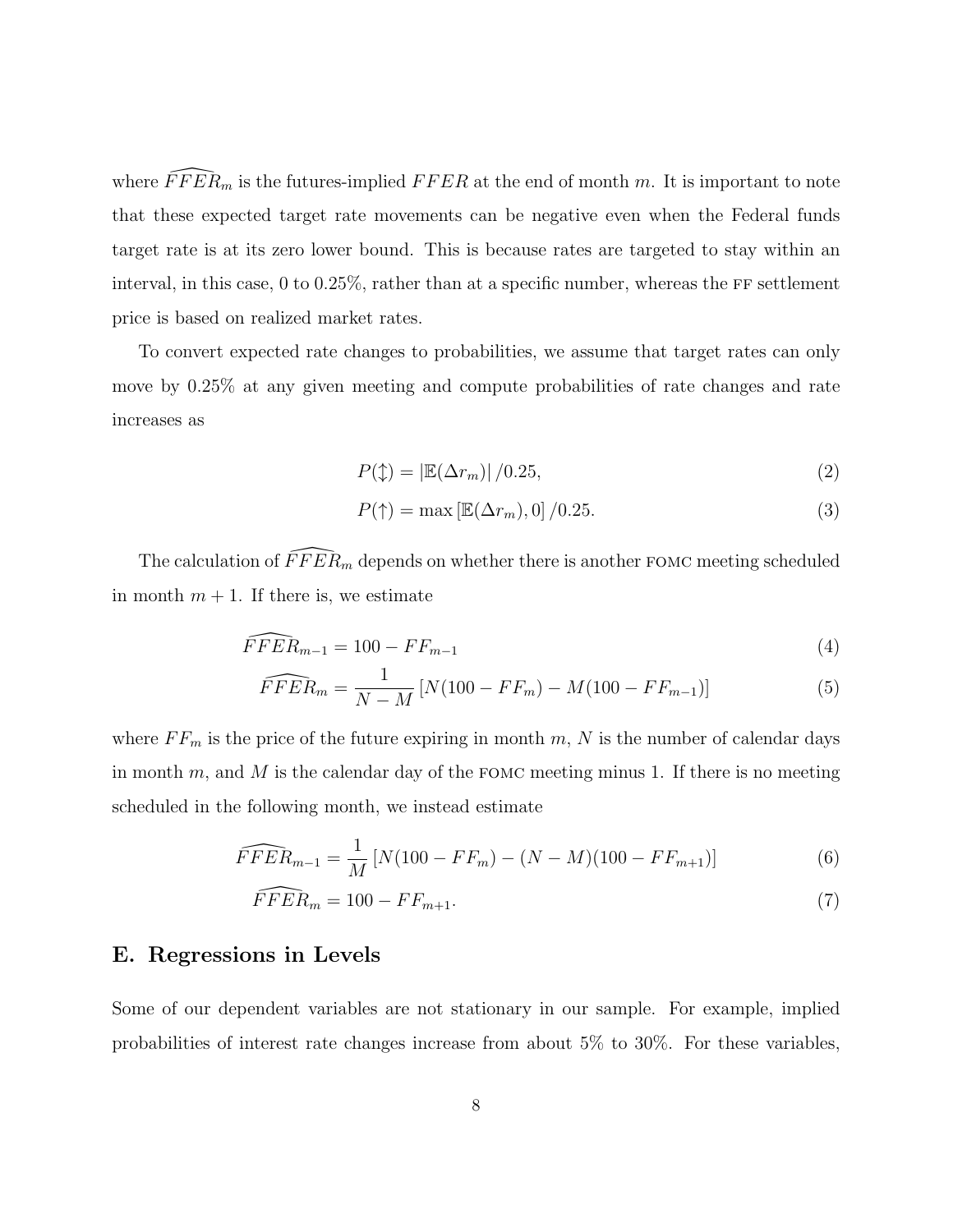taking first differences ensures that the regression residuals are stationary and identification is not driven by the trend. The direction of meeting-to-meeting changes in the dependent variable should then depend on whether the previous and the current meetings have pcs.

While we believe that it is econometrically preferable to perform the tests on differences, we also repeat the tests presented in Tables [1](#page-0-0) and [4](#page-0-0) and Figure [4](#page-19-0) using levels of probabilities or attention measures regressed on the PC indicator. The results are in Tables [IA.II](#page-23-0) and [IA.III](#page-24-0) and Figure [IA.2.](#page-17-0) Overall, the main results hold, that is meetings with press conferences are associated with higher probabilities of interest rate movements and higher levels of attention. However, estimating the regressions in levels yields larger  $p$ -values and smaller  $R^2$ s as the PC indicator is unable to explain the trend in probabilities and attention. Rolling regressions presented in Figure [4](#page-19-0) exhibit clearer trends for attention regressions in levels than for regressions that control for non-stationarity presented in the main text.

### <span id="page-9-0"></span>F. Term Structure of the Probability of Target Rate Movement

In this section, we formally test the main insights from Figure [1](#page-16-1) in the main text. For this test, we look at meetings after June 2012, when the regular pattern of quarterly pcs was announced.[3](#page-9-1) Using settlement prices from after the announcement on each fomc meeting date, we infer the probability of an interest rate movement for the following 22 meetings. For each observation date, we then compute the change in the probability of an interest rate movement  $\Delta P(\uparrow)$  between each consecutive future meeting pair along with the associated ∆PC indicator. This yields a panel with 882 observations: 21 meeting pairs for each of the

<span id="page-9-1"></span><sup>3</sup>The regular pattern allows investors to forecast dates of future press conferences. While the calendar of fomc meetings is released in June of the previous year, the approximate dates are generally predictable from past meetings. For this test, we assume that participants knew the true meeting dates going forward, using the actual fomc calendar up to 2018. We supplement this with the following expected meetings dates for 2019: January 30, March 20 (pc), May 1, June 19 (pc), July 31, September 18 (pc), October 30 and December 18 (pc), and the following expected meeting dates for 2020: January 29, March 18 (pc), April 29, June 17 (pc), July 29, September 16 (pc), October 28 and December 16 (pc).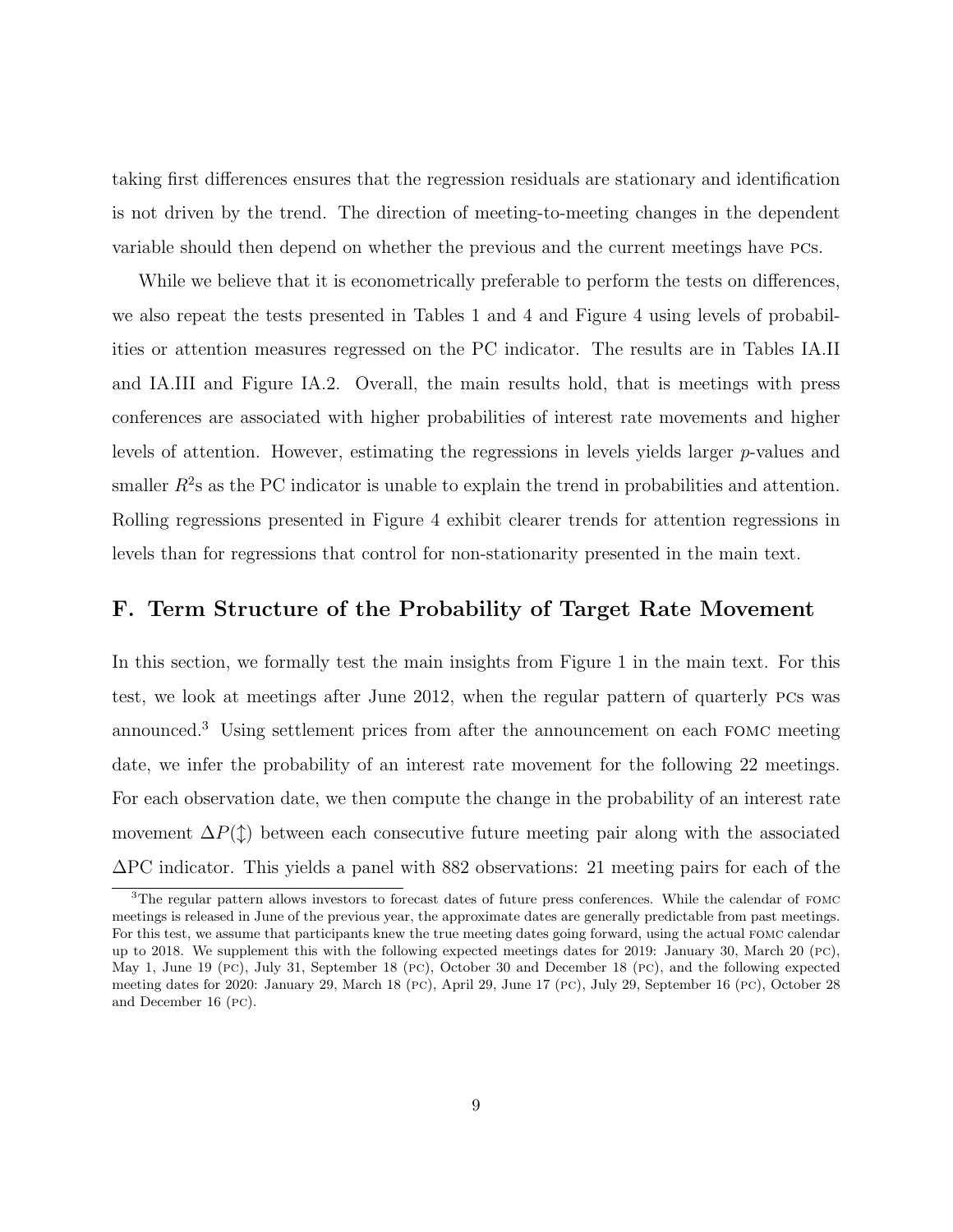42 observation dates. We then run the following panel regression:

$$
\Delta P(\updownarrow)_{t,i} = \alpha + \sum_{j=1}^{21} \beta_{\delta,j} \Delta \text{PC}_{t,i} \times \mathbb{1}_{i=j} + \varepsilon_{t,i},\tag{8}
$$

where t represents the observation date,  $i$  represents the *i*th pair of consecutive future meetings and  $\mathbb{1}_{i=j}$  is an indicator variable equal to 1 if  $i=j$ , and 0 otherwise. Regression results are presented in Figure [IA.3.](#page-18-0) Blue squares indicate coefficient estimates  $\beta_{\delta,j}$  while error bars indicate the 95% confidence interval from standard errors clustered by observation date and meeting pair. All 21 coefficient estimates are positive and statistically significant at the 5% level. This suggests that markets expect more important decisions on days with pcs not only for the upcoming fomc meeting but for at least three years into the future.

We next test whether press conferences had an immediate impact, or whether the impact appeared gradually. We extend the panel regression to allow for a time-trend in the estimate:

$$
\Delta P(\updownarrow)_{t,i} = \alpha + \gamma \times T_t + \sum_{j=1}^{21} \beta_{\delta,j} \Delta \text{PC}_{t,i} \times \mathbb{1}_{i=j} + \sum_{j=1}^{21} \beta_{\tau,j} \Delta \text{PC}_{t,i} \times \mathbb{1}_{i=j} \times T_t + \varepsilon_{t,i},
$$

where our variables of interest  $\Delta PC_{t,i}$  are interacted with a time trend variable  $T_t$ , which is set to 0 for the first observation date and increases by 1/8 for each subsequent observation date, or by one for every year.

Regression results are presented in Figure [IA.4.](#page-19-0) Blue circles indicate coefficient estimates of the interaction term  $\beta_{\tau,j}$  while errors bars indicate the 95% confidence interval from standard errors clustered by observation date and meeting pair. Similarly, black squares indicate coefficient estimates of  $\beta_{\delta,j}$ . All coefficient estimates are positive and statistically significant. This suggests that, while pcs impacted expectation of monetary policy actions from the beginning, the magnitude grew significantly over time. However, at least two factors could have contributed to this growth. First, it is possible that market participants gradually learned about the new information regime over time, leading to an increase in the differences. Second, probabilities increased in level over time, which could mechanically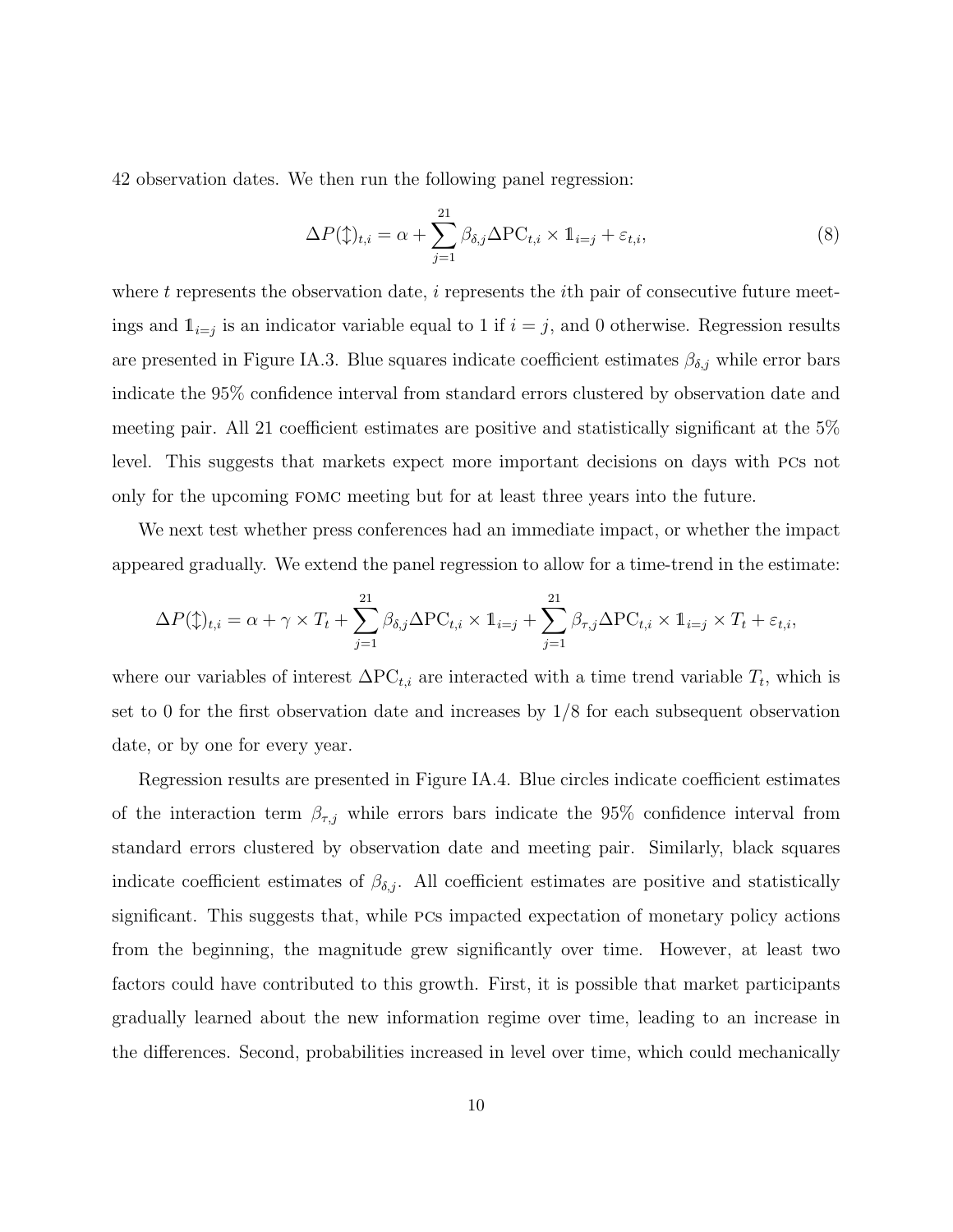increase the magnitude of the coefficients if this caused the resulting differences between pc and non-pc meetings to also increase over time. Our setup does not allow us to identify the specific channel.

## <span id="page-11-0"></span>G. Futures-Implied LIBOR Rates

To construct our measure of announcement surprise, we rely on Eurodollar futures, the most liquid contracts traded on the Chicago Mercantile Exchange. These derivatives react strongly to fomc announcements and have been used as measures of announcement surprises in prior literature (e.g., Gürkaynak, Sack, and Swanson, 2005, [Gertler and Karadi, 2015,](#page-15-2) [Nakamura and Steinsson, 2018\)](#page-15-3). Their settlement price is 100 minus the three-months spot London interbank offered rate (LIBOR) at maturity, and quarterly contracts trade with up to ten years maturity. To avoid potential biases due to maturity differences, we estimate the expected three-month libor for fixed horizons by interpolation. For two consecutive contracts expiring at times  $t_1$  and  $t_2$ , respectively, with implied LIBOR rates of  $r_1$  and  $r_2$ , the interpolated rate at time  $t, t_1 < t < t_2$ , is:

$$
r_t = (1+r_1)^{\frac{t-t_1}{t_2-t_1}}(1+r_2)^{\frac{t_2-t}{t_2-t_1}} - 1.
$$
\n(9)

Figure [IA.6](#page-21-0) plots the time series distribution of the ED announcement surprise for one year (Panel A) and two years (Panel B) horizons, where full circles identify meetings followed by press conferences while hollow dots identify those without. In both series, the largest announcement surprises, in absolute value, appear to be mostly associated with pc meetings, with the notable exception in August 2011. This announcement, which occurred near the height of the Eurozone sovereign debt crisis and three days after Standard & Poor's downgraded the U.S. credit rating from AAA to AA+, stated for the first time that interest rates would stay low for at least two years. Since this is explicit information about future interest rates, ED futures reacted strongly.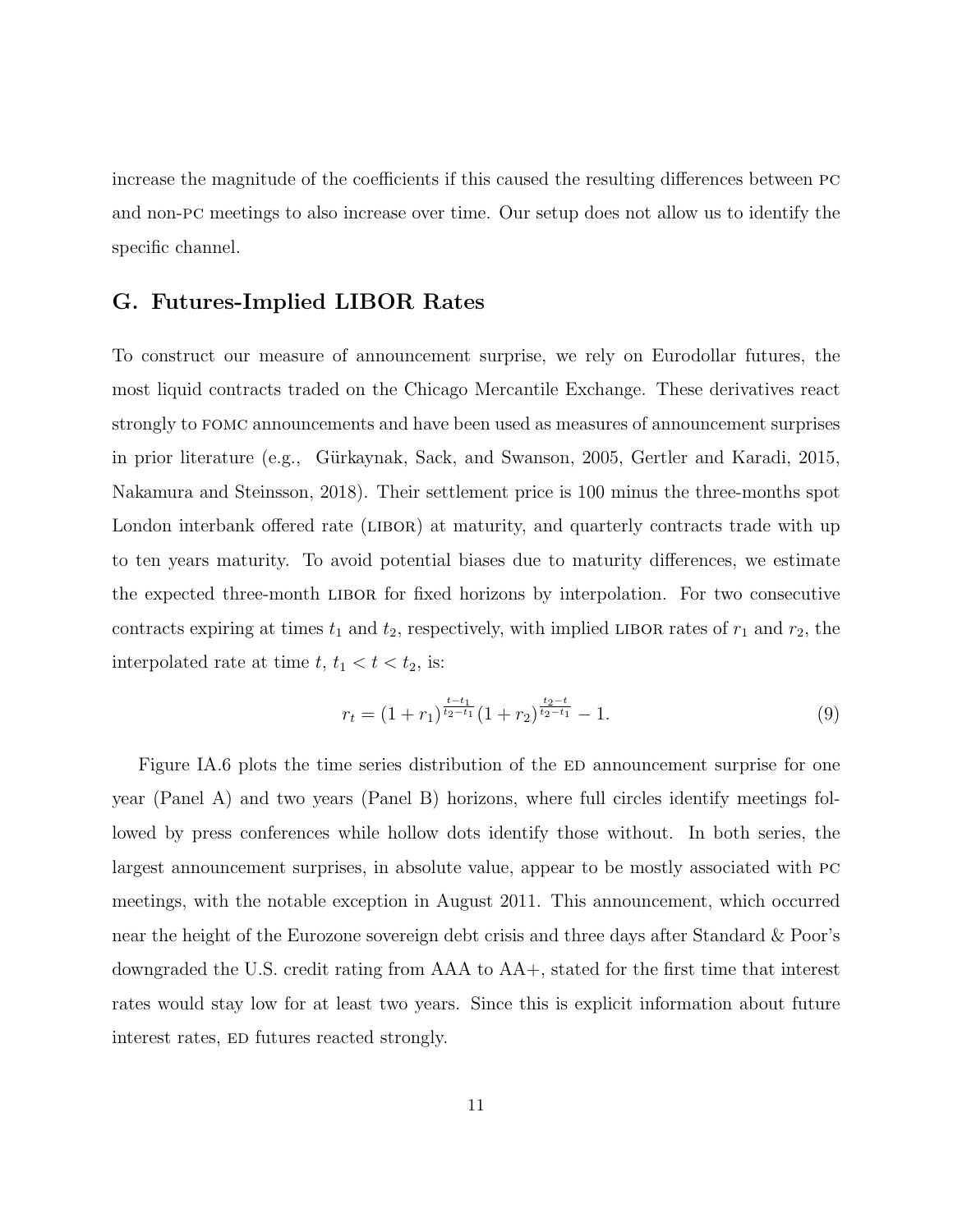### <span id="page-12-0"></span>H. Placebo Tests: The Pre-PC Era (1994-2011)

In this section, we analyze in the pre-pc era if there was a distinction between fomc announcements that occurred first and second in a given calendar quarter. We first compare the changes in intraday vix during our sample period with the changes in vix in the 1996-2011 period. The intraday VIX data is provided by TRTH starting on January 1996.

Figure [IA.5](#page-20-0) shows cumulative changes in the vix around the fomc announcement, starting 2.5 hours before to 1.5 hours after the announcement. Panel A shows changes in the vix around fomc announcements from January 1996 to March 2011, separately for the first (dashed red line) and second (solid blue line) announcements in each calendar quarter. In short, there is no difference. Panel B shows results for our sample period and separates fomc announcements into ones that are followed by a pc (solid blue line) and ones that are not (red dashed line). While announcements with pcs see an average drop of over 4% in the volatility index, uncertainty remains virtually unaffected around fomc announcements without pcs.

We next report in Table [IA.IV](#page-25-0) regressions of daily change in VIX  $(\Delta VIX)$ , absolute unexpected changes in Fed Fund rates (as in [Kuttner](#page-15-0) [\(2001\)](#page-15-0)), and our various attention indices on fomc announcement days on a dummy, 2nd of Qtr Dum, equal to 1 if the fomc announcement is the second meeting of a quarter. The sample period is January 1994 to April 2011, unless data limitations restrict the start date. We find no statistical significance associated with the dummy variable in any of the regressions. Therefore, there is no evidence to suggest that the timing of press conferences simply reflects a previously existing pattern. Instead, the separation into important and less important fomc announcements occurs with the introduction of press conferences.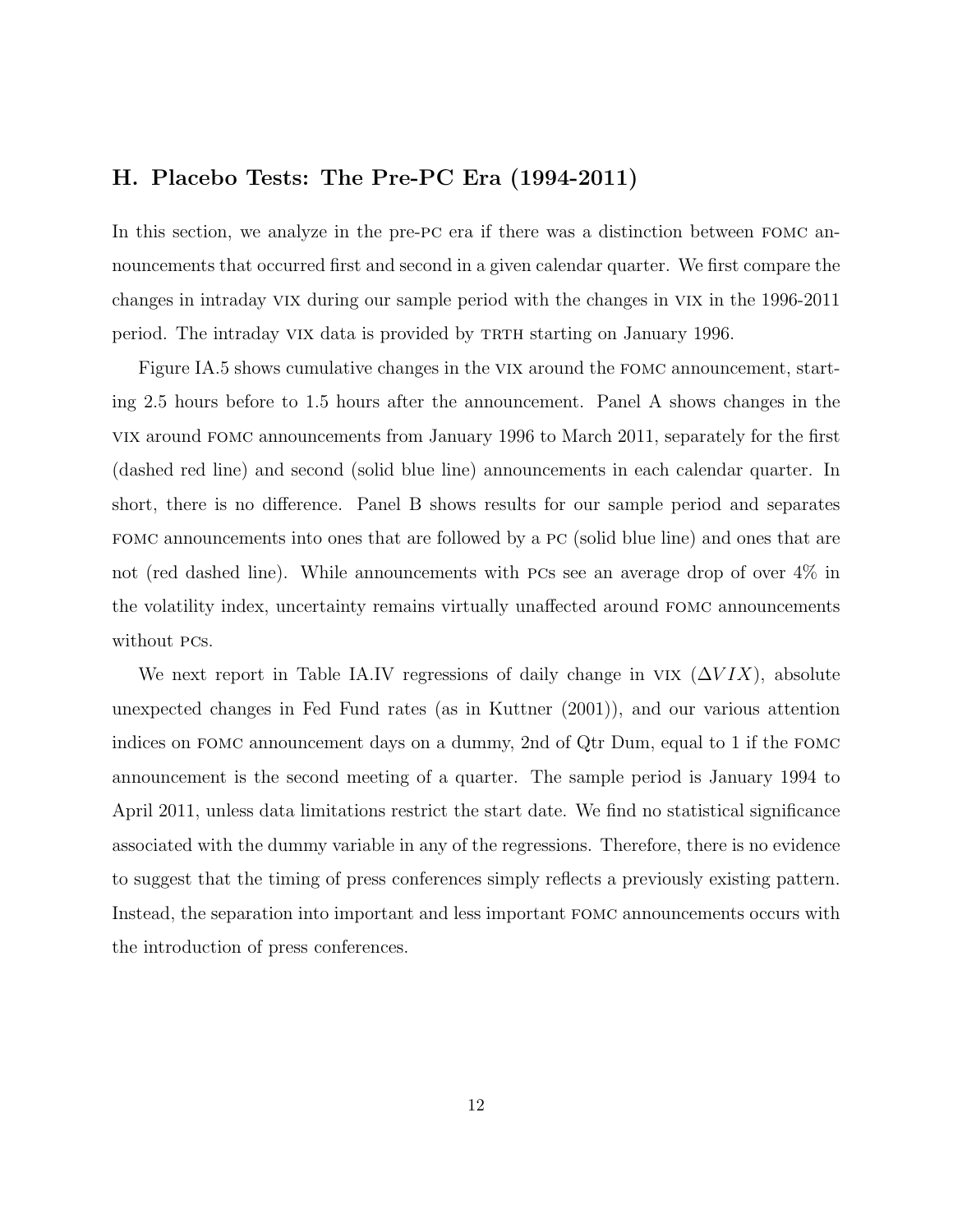### <span id="page-13-0"></span>I. International Evidence

We now look at evidence from other countries as out-of-sample evidence for our findings on investor attention. Most central banks hold press conferences following each of their regular meetings, for example, the European Central Bank, the Bank of Japan, Sweden's Riksbank and Norway's Norges Bank. We are aware of only two central banks that follow a pattern similar to the one adopted by the fomc: the Reserve Bank of New Zealand and the Bank of Canada.[4](#page-13-1)

Since March 1999, the Reserve Bank of New Zealand holds eight regular annual meetings, and every other meeting is followed by a press conference. Our sample begins in January 2004 and ends in November 2017 and contains 110 meetings, 56 of which had pcs. The Bank of Canada follows the same pattern, but only started pcs in January 2013. Until October 2017, there were 39 meetings, 20 of which were followed by a pc.

Since not all our previous tests apply to an international setting, we repeat only the analysis using Bloomberg news intensity and Google search volume in these two countries.<sup>[5](#page-13-2)</sup> We first obtain historical Bloomberg news intensity for announcements of both central banks considered, and the Google svi based on searches in the respective home country from Google Trends.

Our findings are summarized in Table [IA.V.](#page-26-0) Our main attention results are confirmed for both central banks considered. On days with pc, the attention in Bloomberg news coverage increases by 28% in Canada and 30% in New Zealand. Similarly, Google search intensity increases by 25% in Canada and 9% in New Zealand. The Google Trends results for New

<span id="page-13-1"></span><sup>4</sup>Two additional central banks hold pcs only after only some announcements. The Bank of England's Monetary Policy Committee holds monthly meetings, and issues a quarterly *Inflation Report* that is followed by a PC. However, until August 2015, the inflation report was released about one week after the monetary policy announcement. The Swiss National Bank holds quarterly meetings and semi-annual pcs.

<span id="page-13-2"></span><sup>5</sup>The Wall Street Journal, the New York Times, and the intraday newswires are US-based media with sparse international coverage. Also, [Brusa, Savor, and Wilson](#page-15-4) [\(2017\)](#page-15-4) show that, while fomc decisions impact international stock markets, those markets do not react significantly to decisions of their domestic central bank. Consequently, we do not expect foreign financial markets to react as the U.S. market does.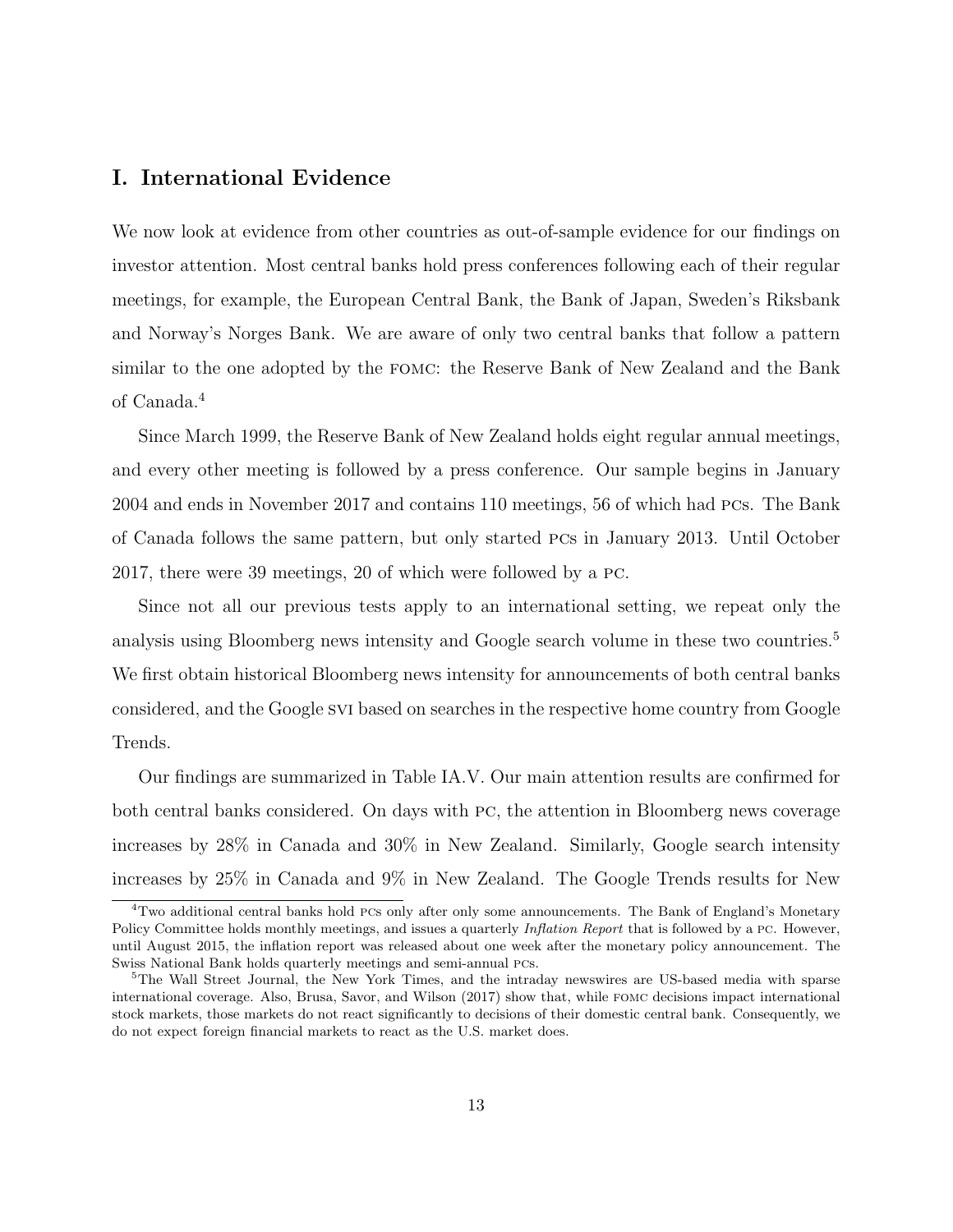Zealand increase dramatically in magnitude and statistical significance if we choose a starting year after the global financial crisis (2007-2008) instead of 2004. These findings suggest that the shift in attention induced by post-announcement press conferences is not unique to the fomc but present for all central banks that have adopted similar communication patterns.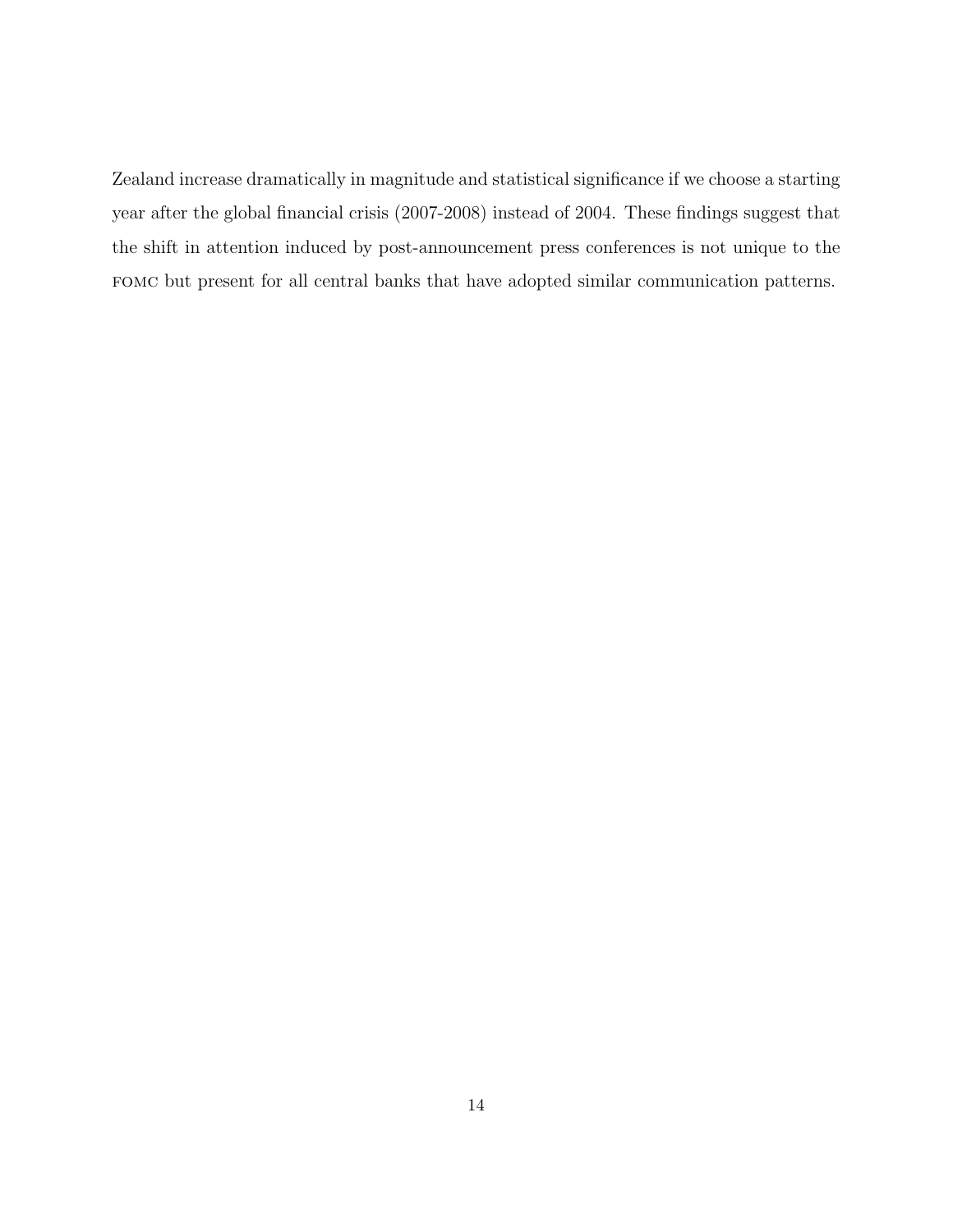# References

- <span id="page-15-4"></span>Brusa, Francesca, Pavel G. Savor, and Mungo I. Wilson, 2017, One central bank to rule them all, Working Paper, University of Oxford, UK.
- <span id="page-15-2"></span>Gertler, Mark, and Peter Karadi, 2015, Monetary policy surprises, credit costs, and economic activity, American Economic Journal: Macroeconomics 7, 44–76.
- <span id="page-15-1"></span>Gürkaynak, Refet S., Brian P. Sack, and Eric T. Swanson, 2005, Do actions speak louder than words? the response of asset prices to monetary policy actions and statements, International Journal of Central Banking 1, 55–93.
- <span id="page-15-0"></span>Kuttner, Kenneth N., 2001, Monetary policy surprises and interest rates: Evidence from the Fed funds futures market, Journal of Monetary Economics 47, 523–544.
- <span id="page-15-3"></span>Nakamura, Emi, and Jón Steinsson, 2018, High frequency identification of monetary non-neutrality: The information effect, Quarterly Journal of Economics 133, 1283–1330.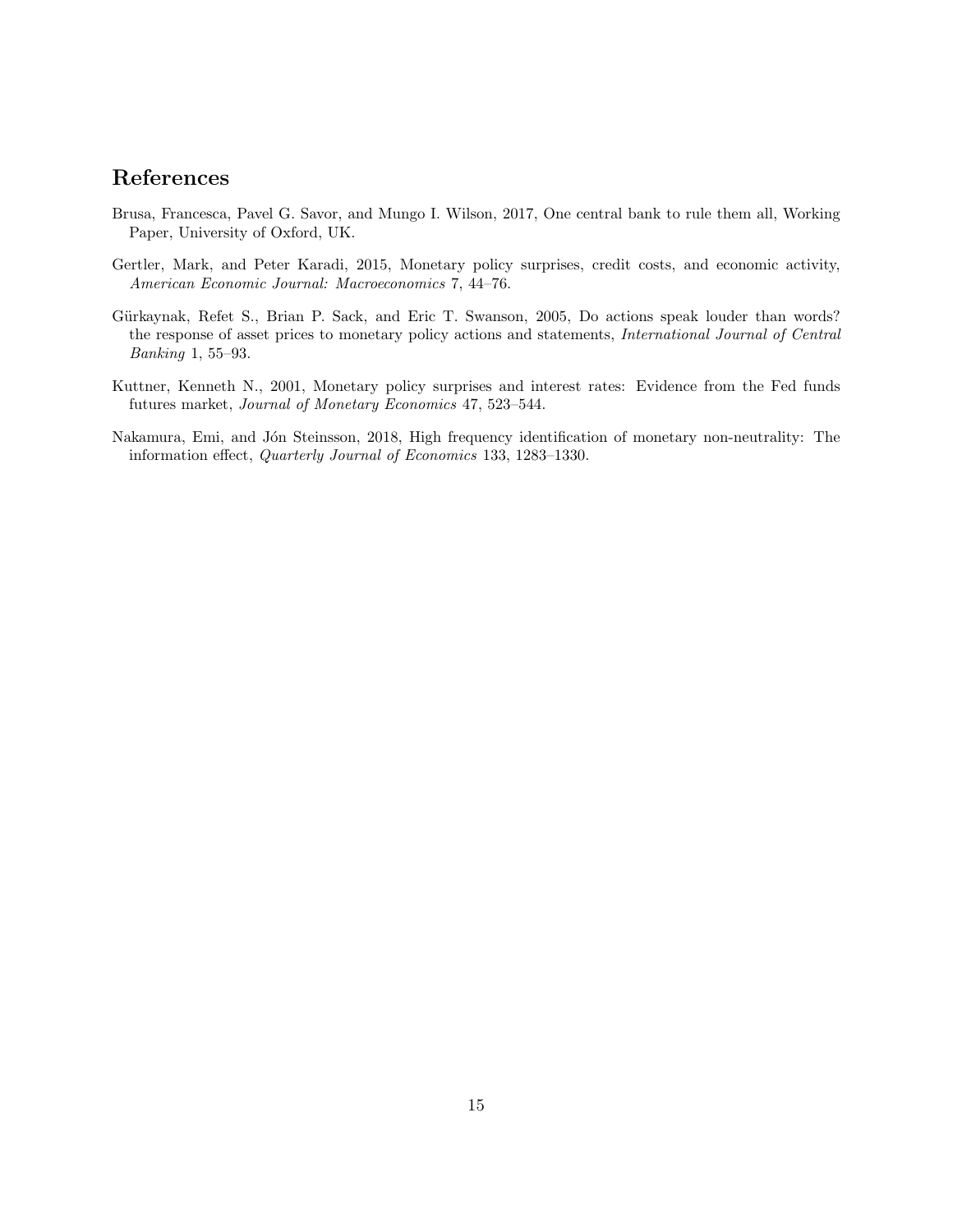# <span id="page-16-1"></span><span id="page-16-0"></span>J. Figures and Tables

Figure IA.1. Count of Instances of "Press Conference" in FOMC Trancripts

This figure shows the number of times the term "press conference" in each of the transcripts for the eight annual fomc meetings of 2011 and 2012. Full circles identify meetings followed by press conferences while hollow dots identify those without.

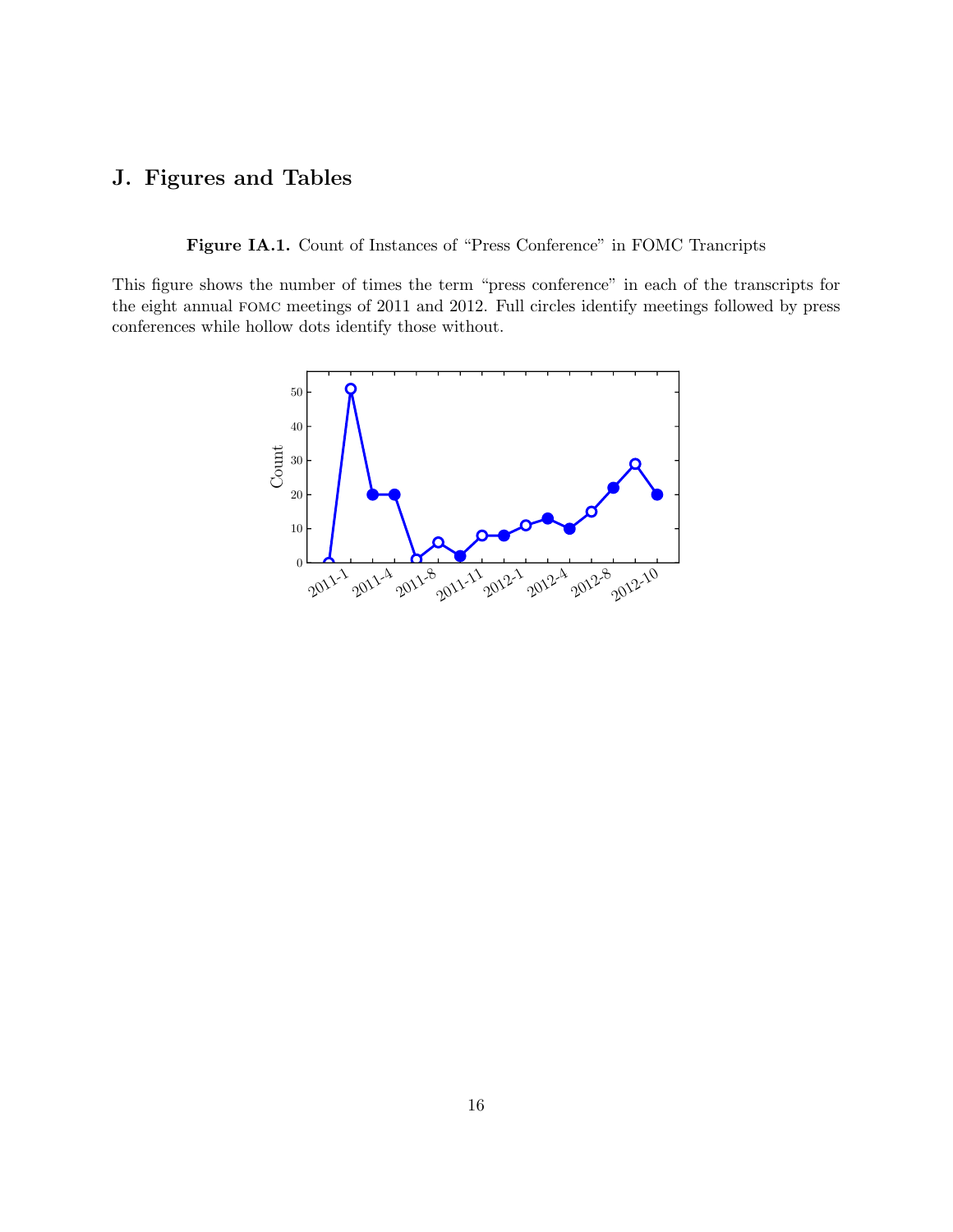Figure IA.2. The Effect of Press Conferences over Time

<span id="page-17-0"></span>This figure shows coefficients from rolling regressions over three-year windows (24 observations) of the absolute one and two year ahead Eurodollar surprises in Panels A and B, vix log returns in Panel C, and attention measures in Panels D to H on a press conference indicator PC, equal to 1 if a meeting is followed by a press conference, and 0 otherwise, and control variables. The shaded areas are pointwise 95% confidence bands computed from bootstrapped standard errors. The sample period is April 2011 to September 2017. Detailed information on the construction of measures is provided in the text.

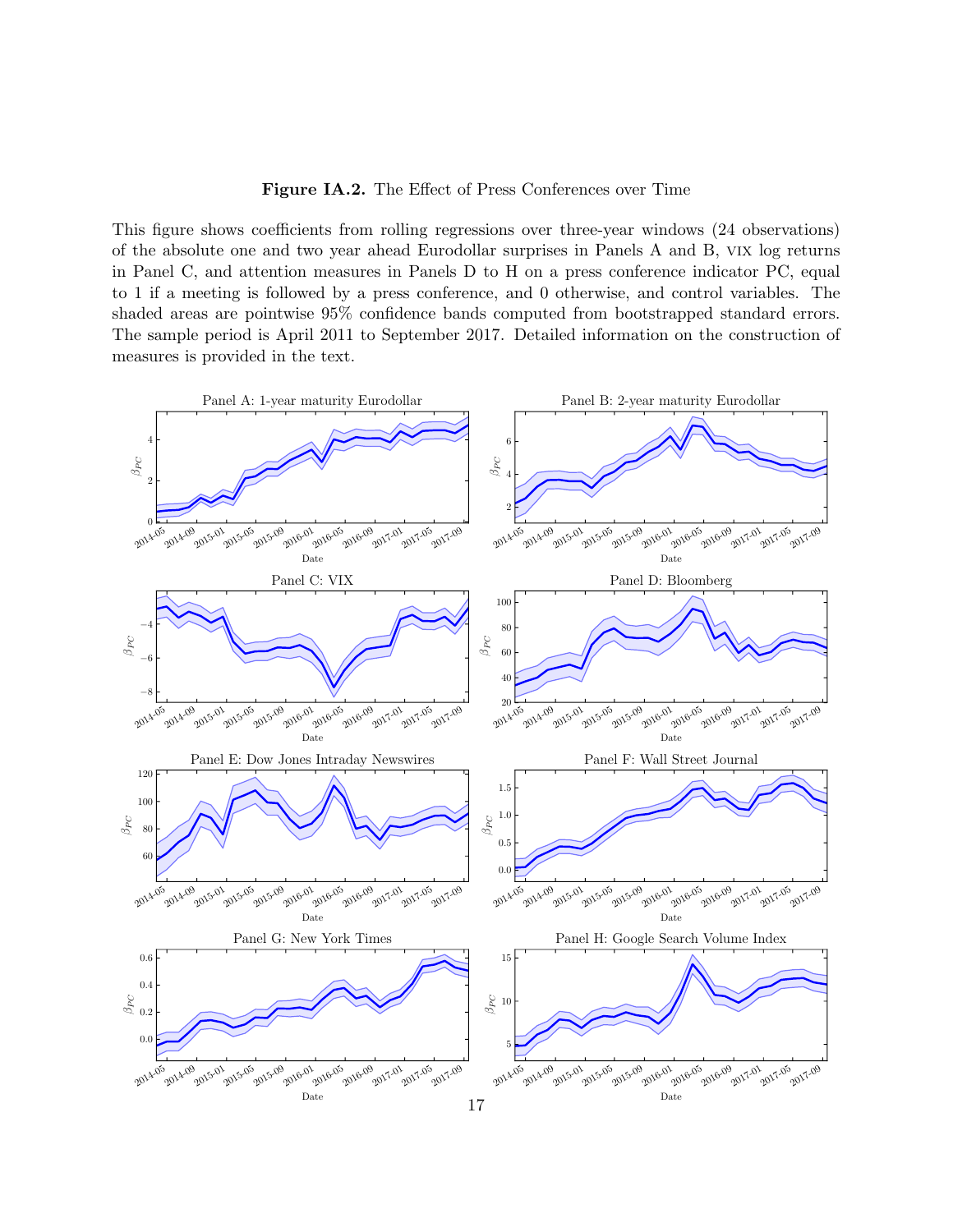<span id="page-18-0"></span>Figure IA.3. Term Structure of the Probability of Target Rate Movements and Press Conferences

This figure shows slope coefficients  $\beta_{\delta,j}$  from the panel regression of changes in the probability of target rate movements,  $\Delta P(\updownarrow)$ , onto changes in the press conference indicator variable,  $\Delta PC$ , where PC is equal to 1 if a meeting is followed by a press conference, and 0 otherwise:

$$
\Delta P(\updownarrow)_{t,i} = \alpha + \sum_{j=1}^{21} \beta_{\delta,j} \Delta \text{PC}_{t,i} \times \mathbb{1}_{i=j} + \varepsilon_{t,i}.
$$

i represents the ith pair of consecutive future meetings and  $\mathbb{1}_{i=j}$  is an indicator variable equal to 1 if  $i = j$ , and 0 otherwise. On each observation date t, corresponding to FOMC meetings from July 2012 to September 2017, the probabilities of target rate movements for the following 22 meetings are inferred from Federal Fund futures settlement prices. The dependent variable is the change in these probabilities between each consecutive future meeting pair  $i$ . Blue squares indicate coefficient estimates  $\beta_{\delta,j}$  while errors bars reflect the 95% confidence interval from standard errors clustered by observation date and meeting pair. Detailed information on the construction of probability measures is provided in the text.

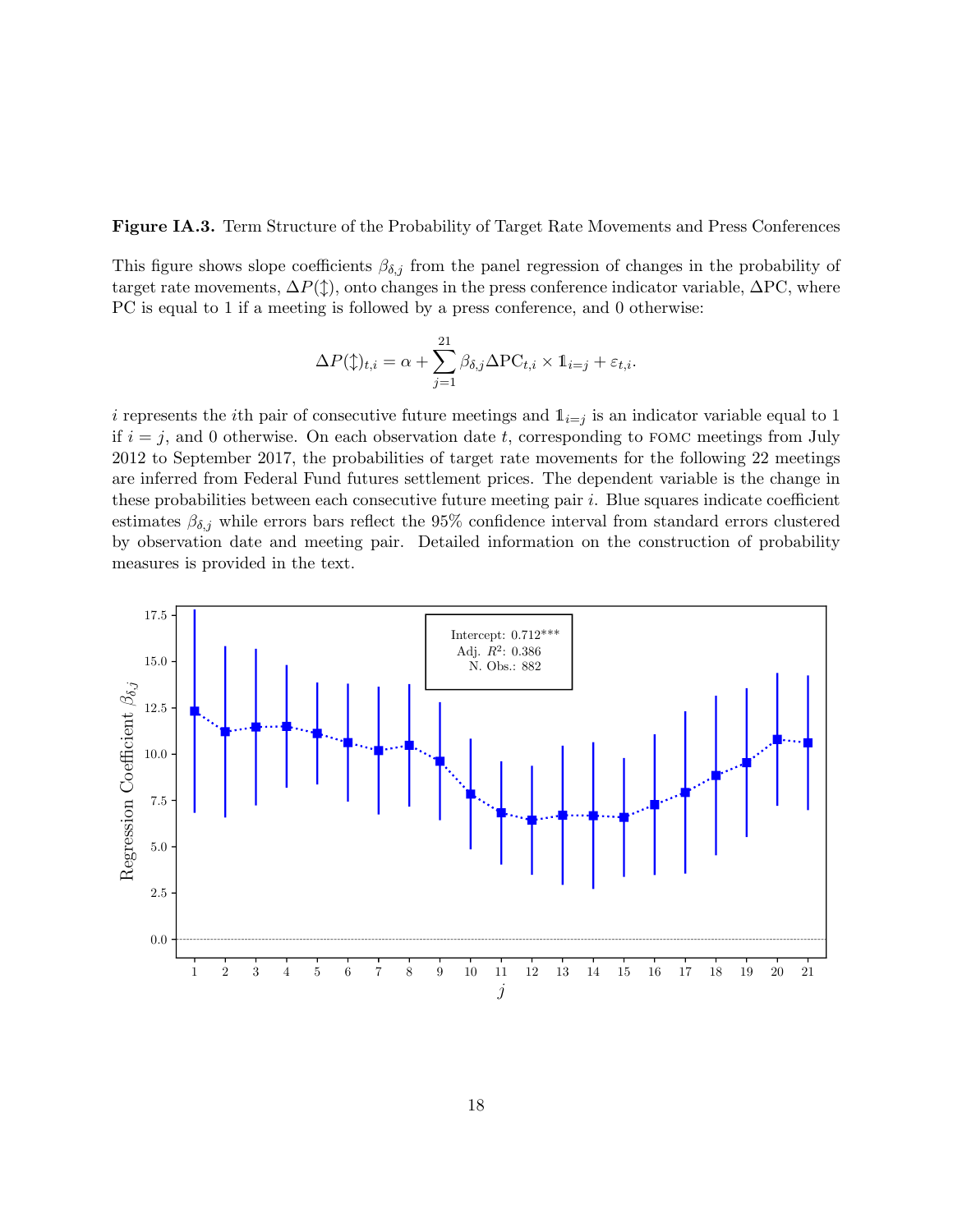#### **Figure IA.4.** The Probability of Target Rate Movements over Time

<span id="page-19-0"></span>This figure shows slope coefficients  $\beta_{\delta,j}$  and  $\beta_{\tau,j}$  from the panel regression of changes in the probability of target rate movements,  $\Delta P(\updownarrow)$ , onto changes in the press conference indicator variable ∆PC, where PC is equal to 1 if a meeting is followed by a press conference, and 0 otherwise, and a time trend interaction,  $\Delta PC \times T$ :

$$
\Delta P(\updownarrow)_{t,i} = \alpha + \gamma \times T_t + \sum_{j=1}^{21} \beta_{\delta,j} \Delta \text{PC}_{t,i} \times \mathbb{1}_{i=j} + \sum_{j=1}^{21} \beta_{\tau,j} \Delta \text{PC}_{t,i} \times T_t \times \mathbb{1}_{i=j} + \varepsilon_{t,i}.
$$

i represents the *i*th pair of consecutive future meetings and  $\mathbb{1}_{i=j}$  is an indicator variable equal to 1 if  $i = j$ , and 0 otherwise. On each observation date t, corresponding to FOMC meetings from July 2012 to September 2017, the probabilities of target rate movements for the following 22 meetings are inferred from Federal Fund futures settlement prices. The dependent variable is the change in these probabilities between each consecutive future meeting pair *i*.  $T_t$  is a time trend equal to 0 for the first observation date that increases by  $1/8$  for each observation date (one for each year). Blue circles indicate coefficient estimates  $\beta_{\tau,j}$ , and black squares indicate coefficient estimates  $\beta_{\delta,j}$ , while errors bars reflect the 95% confidence interval from standard errors clustered by observation date and meeting pair. Detailed information on the construction of probability measures is provided in the text.

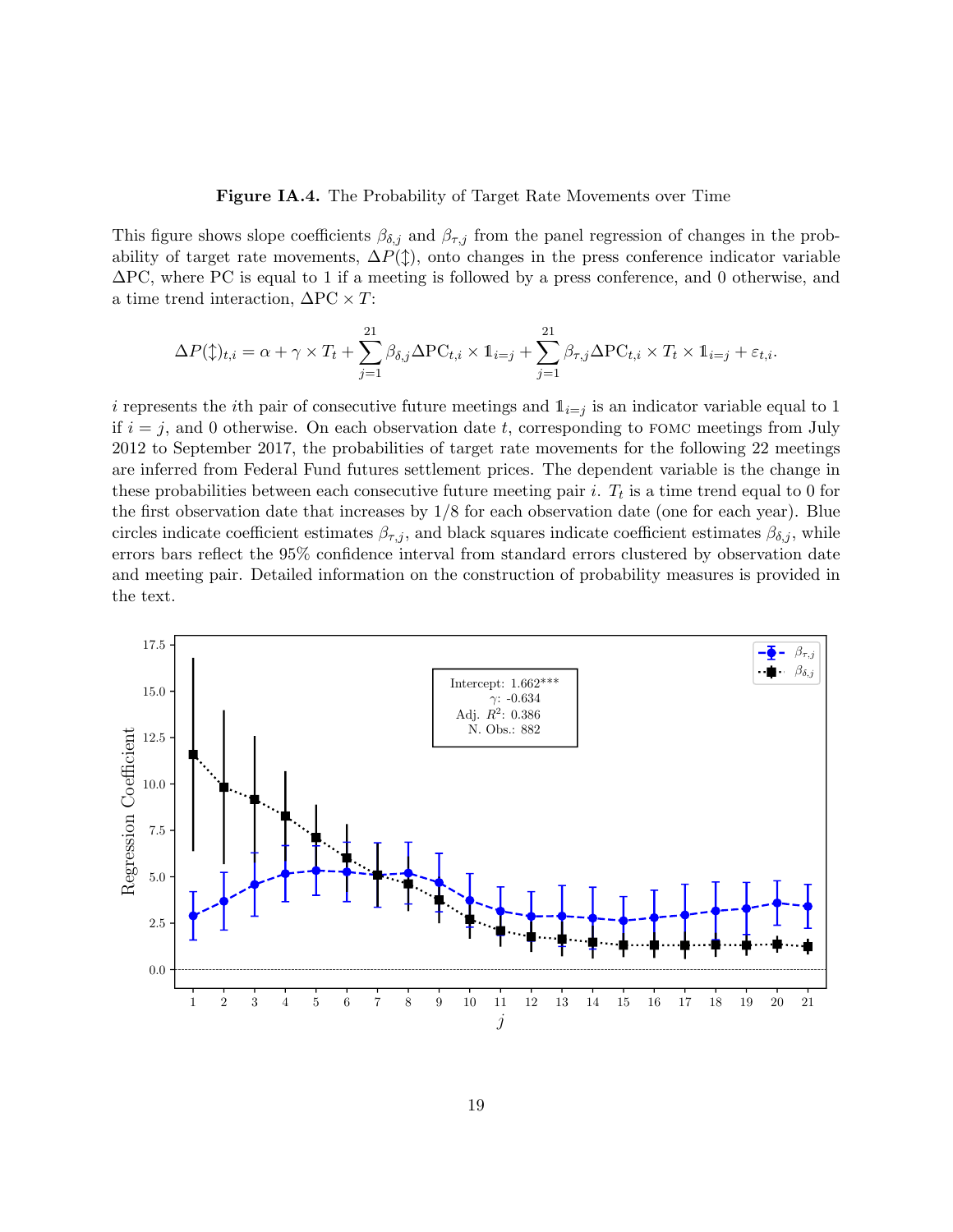Figure IA.5. Cumulative VIX Return Around FOMC Announcements

<span id="page-20-0"></span>This figure shows the average cumulative log return, in  $\%$ , of VIX around FOMC announcements. Returns are normalized to zero at the time of the announcement. Panel A shows changes in the vix around fomc announcements from January 1996 to March 2011, separately for the first (dashed red line) and second (solid blue line) announcements in each calendar quarter. Panel B shows results for our sample period, April 2011 to September 2017, and separates fomc announcements into ones that are followed by a pc (solid blue line) and ones that are not (red dashed line). The shaded areas are pointwise 95% confidence bands around the average returns.

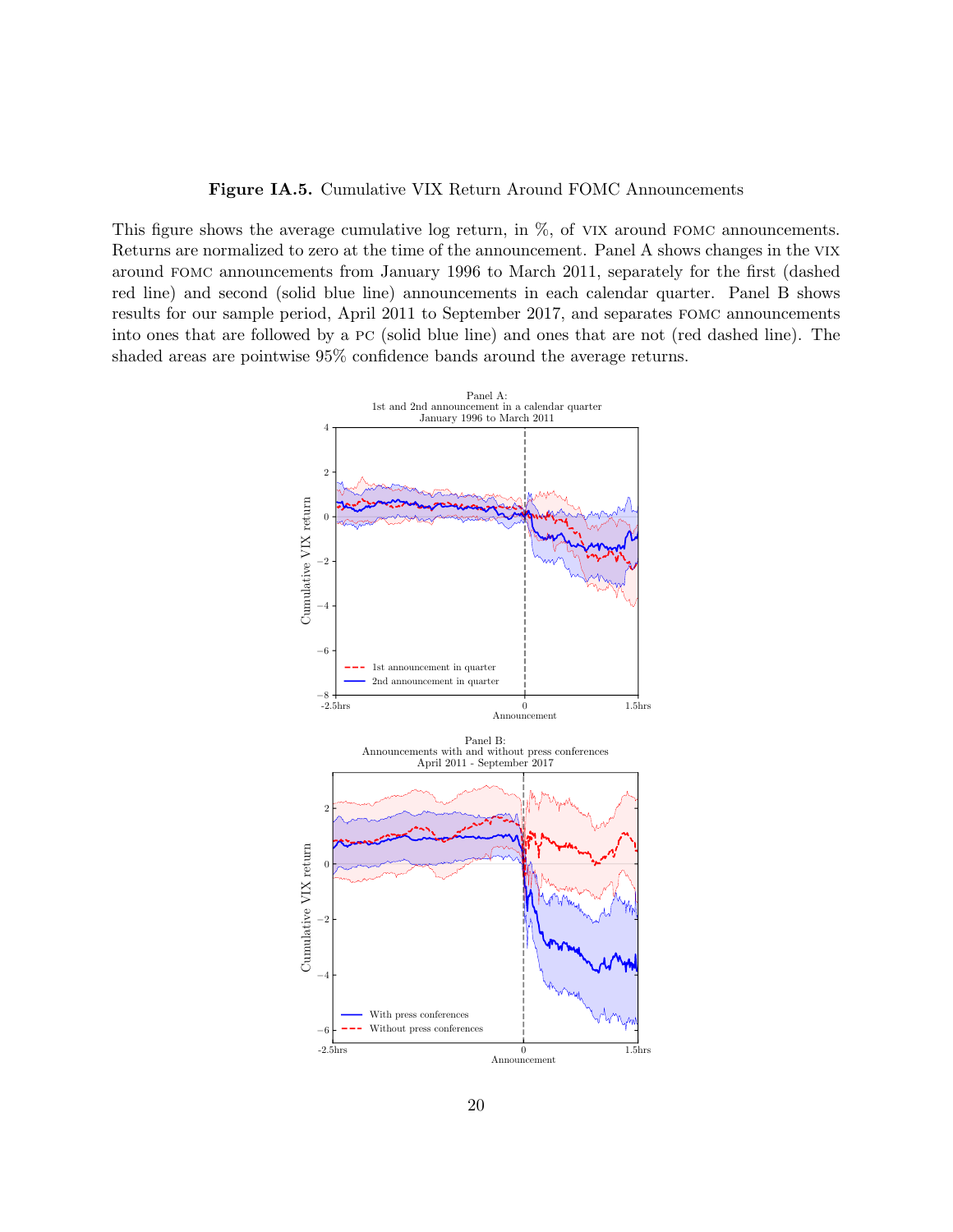

<span id="page-21-0"></span>This figure shows the changes in the one year in Panel A and two years futures-implied LIBOR rate using Eurodollar futures, from one minute before the fomc announcement to 30 minutes after the announcement, in Panel B. Full circles identify meetings followed by press conferences while hollow dots identify those without. The sample period is April 2011 to September 2017. Detailed information on the construction of measures is provided in the text.

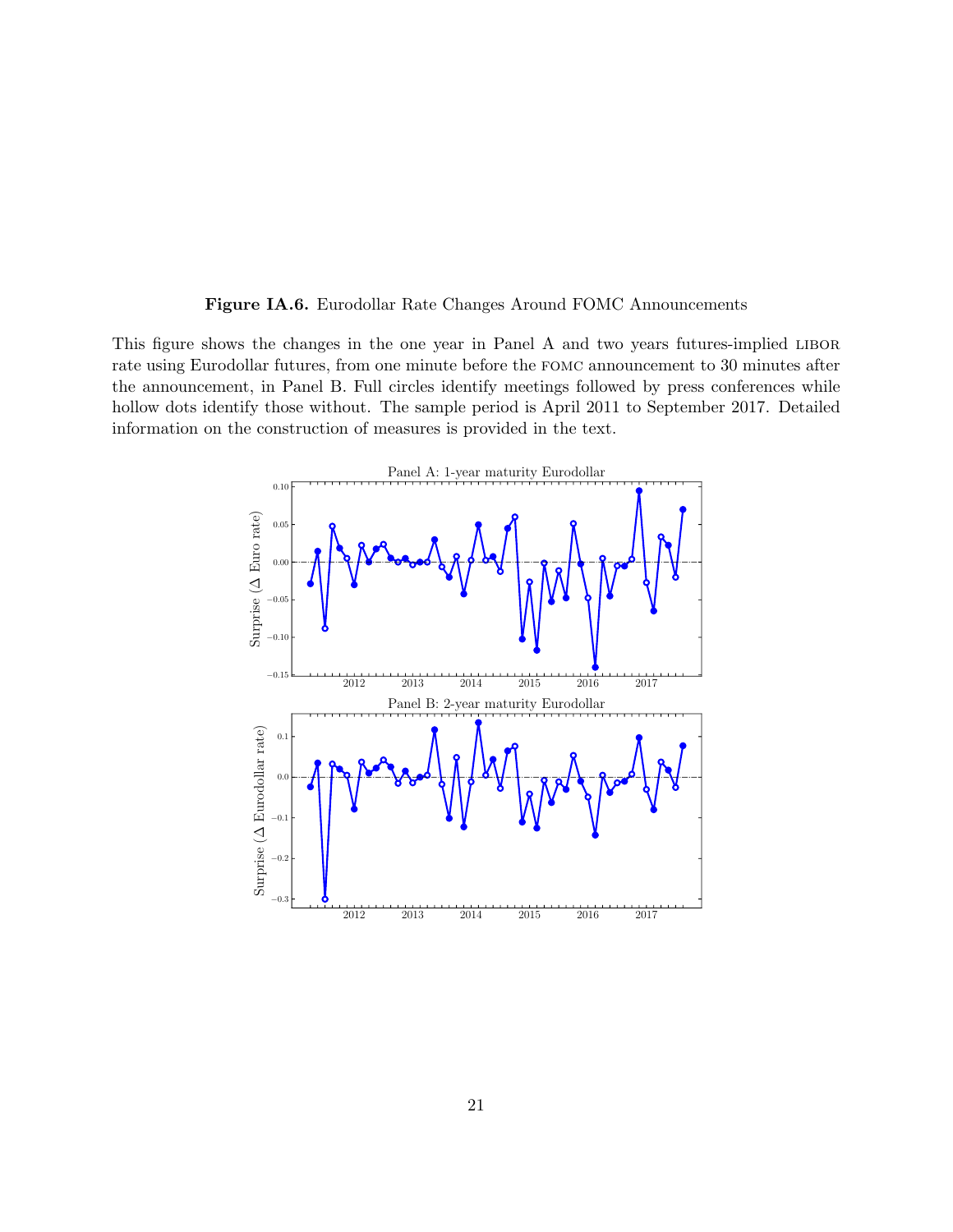### Table IA.I FOMC Announcement Calendar

<span id="page-22-0"></span>This table reports the scheduled and actual time of fomc announcements and the scheduled time for press conferences (pcs) between April 2011 and September 2017. Source: http://www.federalreserve.gov/monetarypolicy/fomccalendars.htm and TRTH.

| Date       | Scheduled | Actual | PC    | Date       | Scheduled | Actual | PC    |
|------------|-----------|--------|-------|------------|-----------|--------|-------|
| 04/27/2011 | 12:30     | 12:32  | 14:15 | 07/30/2014 | 14:00     | 14:00  |       |
| 06/22/2011 | 12:30     | 12:27  | 14:15 | 09/17/2014 | 14:00     | 14:00  | 14:30 |
| 08/09/2011 | 14:15     | 14:18  |       | 10/29/2014 | 14:00     | 14:00  |       |
| 09/21/2011 | 14:15     | 14:23  |       | 12/17/2014 | 14:00     | 14:00  | 14:30 |
| 11/02/2011 | 12:30     | 12:32  | 14:15 | 01/28/2015 | 14:00     | 14:00  |       |
| 12/13/2011 | 14:15     | 14:12  |       | 03/18/2015 | 14:00     | 14:00  | 14:30 |
| 01/25/2012 | 12:30     | 12:27  | 14:15 | 04/29/2015 | 14:00     | 14:00  |       |
| 03/13/2012 | 14:15     | 14:15  |       | 06/17/2015 | 14:00     | 14:00  | 14:30 |
| 04/25/2012 | 12:30     | 12:32  | 14:15 | 07/29/2015 | 14:00     | 14:00  |       |
| 06/20/2012 | 12:30     | 12:32  | 14:15 | 09/17/2015 | 14:00     | 14:00  | 14:30 |
| 08/01/2012 | 14:15     | 14:13  |       | 10/28/2015 | 14:00     | 14:00  |       |
| 09/13/2012 | 12:30     | 12:31  | 14:15 | 12/16/2015 | 14:00     | 14:00  | 14:30 |
| 10/24/2012 | 14:15     | 14:15  |       | 01/27/2016 | 14:00     | 14:00  |       |
| 12/12/2012 | 12:30     | 12:30  | 14:15 | 03/16/2016 | 14:00     | 14:00  | 14:30 |
| 01/30/2013 | 14:15     | 14:15  |       | 04/27/2016 | 14:00     | 14:00  |       |
| 03/20/2013 | 14:00     | 14:00  | 14:30 | 06/15/2016 | 14:00     | 14:00  | 14:30 |
| 05/01/2013 | 14:00     | 14:00  |       | 07/27/2016 | 14:00     | 14:00  |       |
| 06/19/2013 | 14:00     | 14:00  | 14:30 | 09/21/2016 | 14:00     | 14:00  | 14:30 |
| 07/31/2013 | 14:00     | 14:00  |       | 10/28/2016 | 14:00     | 14:00  |       |
| 09/18/2013 | 14:00     | 14:00  | 14:30 | 12/16/2016 | 14:00     | 14:00  | 14:30 |
| 10/30/2013 | 14:00     | 14:00  |       | 02/01/2017 | 14:00     | 14:00  |       |
| 12/18/2013 | 14:00     | 14:00  | 14:30 | 03/15/2017 | 14:00     | 14:00  | 14:30 |
| 01/29/2014 | 14:00     | 14:00  |       | 05/03/2017 | 14:00     | 14:00  |       |
| 03/19/2014 | 14:00     | 14:00  | 14:30 | 06/14/2017 | 14:00     | 14:00  | 14:30 |
| 04/30/2014 | 14:00     | 14:00  |       | 07/26/2017 | 14:00     | 14:00  |       |
| 06/18/2014 | 14:00     | 14:00  | 14:30 | 09/20/2017 | 14:00     | 14:00  | 14:30 |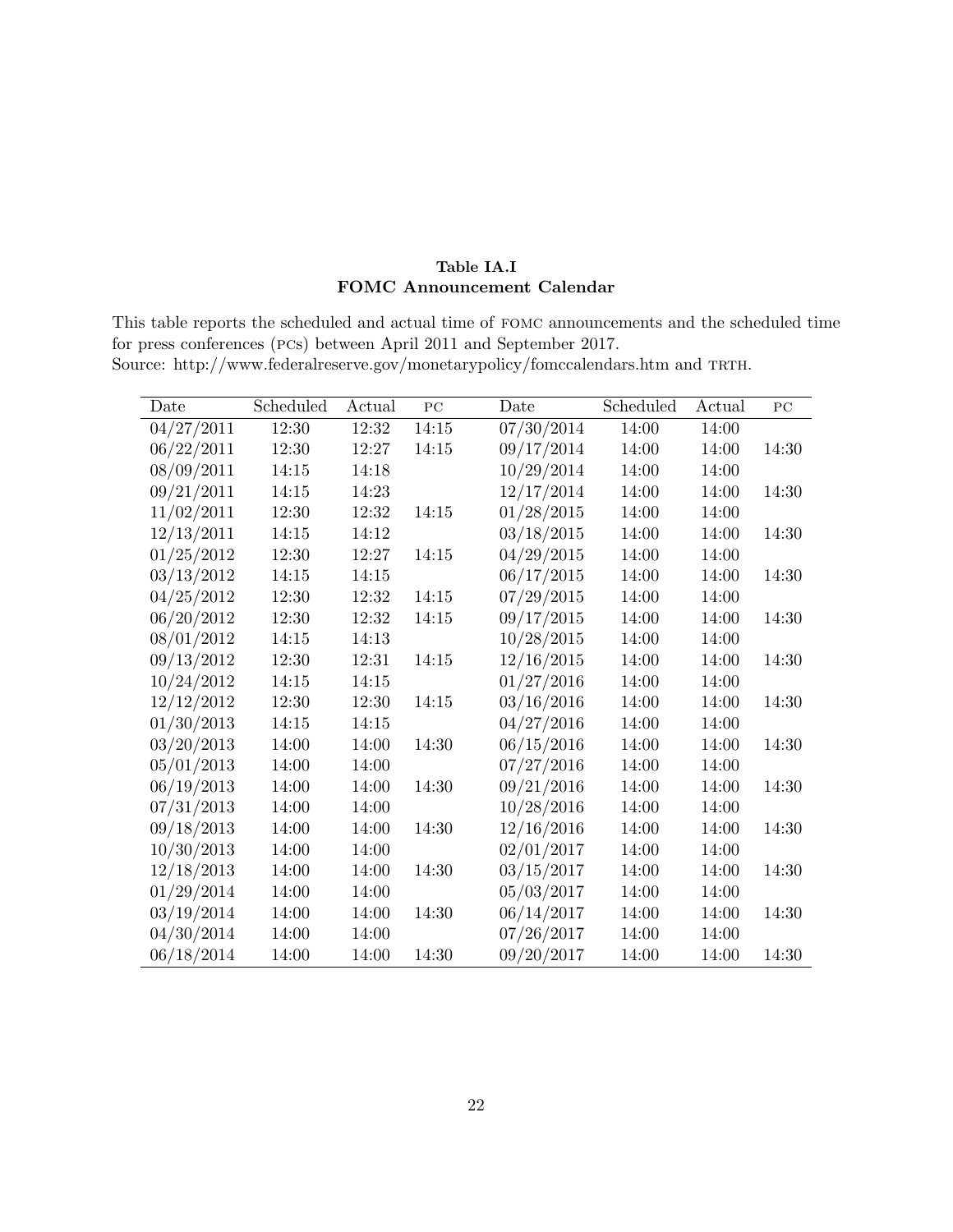#### Table IA.II

#### <span id="page-23-0"></span>Probability of Interest Rate Movements Before FOMC Announcements

This table reports coefficients from regressions of the probability of interest rate movements, in %, on PC, an indicator variable equal to 1 if a meeting is followed by a press conference, and 0 otherwise, and control variables. Probabilities of movements,  $P(\uparrow)$ , or increases,  $P(\uparrow)$ , in Federal funds rates are derived from Federal Funds Futures as measured one day prior to each fomc meeting. ∆CPI, ∆UE, and ∆GDP are log changes in, respectively, the consumer price index, the unemployment rate, and the gross domestic product.  $R_{SP}$  is the S&P 500 log return over the 21day interval ending three days before the announcement. Asymptotic heteroscedasticity robust and bootstrapped standard errors are presented in parenthesis and square brackets, respectively, and bootstrapped p-values in italics. Adjusted  $R^2$  and the number of observations N are also reported. The sample period is April 2011 to September 2017. Detailed information on the construction of measures is provided in the text.

|                 |          | $P(\updownarrow)$ |          |        | $P(\uparrow)$ |          |
|-----------------|----------|-------------------|----------|--------|---------------|----------|
|                 | (1)      | (2)               | (3)      | (4)    | (5)           | (6)      |
|                 |          |                   |          |        |               |          |
| Intercept       | 4.229    | 1.092             | 1.451    | 2.747  | $-0.752$      | $-0.314$ |
|                 | (0.59)   | (3.86)            | (4.45)   | (0.61) | (3.84)        | (4.44)   |
|                 | $[4.42]$ | [6.47]            | [6.56]   | [4.49] | [6.58]        | [6.67]   |
|                 | 0.34     | 0.93              | 0.88     | 0.59   | 0.85          | 0.90     |
| PC              | 14.157   | 12.786            | 12.912   | 14.388 | 12.933        | 13.086   |
|                 | (5.90)   | (5.22)            | (5.15)   | (6.00) | (5.32)        | (5.25)   |
|                 | [6.13]   | [6.14]            | [6.15]   | [6.23] | [6.25]        | [6.25]   |
|                 | 0.02     | 0.04              | 0.04     | 0.02   | 0.04          | 0.04     |
| $\Delta CPI$    |          | 16.928            | 17.249   |        | 17.518        | 17.908   |
|                 |          | (13.44)           | (13.20)  |        | (13.66)       | (13.41)  |
|                 |          | [13.79]           | [13.81]  |        | [14.02]       | [14.04]  |
|                 |          | 0.22              | 0.21     |        | 0.21          | 0.20     |
| $\Delta UE$     |          | $-10.534$         | $-9.152$ |        | $-7.839$      | $-6.155$ |
|                 |          | (18.90)           | (21.34)  |        | (18.89)       | (21.38)  |
|                 |          | [23.95]           | [24.35]  |        | [24.37]       | [24.75]  |
|                 |          | 0.66              | 0.71     |        | 0.75          | 0.81     |
| $\triangle GDP$ |          | 0.442             | 0.395    |        | 0.692         | 0.634    |
|                 |          | (1.63)            | (1.66)   |        | (1.63)        | (1.66)   |
|                 |          | $[2.35]$          | [2.35]   |        | [2.39]        | [2.39]   |
|                 |          | 0.84              | 0.85     |        | 0.76          | 0.77     |
| $R_{S\&P}$      |          |                   | $-0.256$ |        |               | $-0.312$ |
|                 |          |                   | (0.72)   |        |               | (0.73)   |
|                 |          |                   | [0.82]   |        |               | [0.84]   |
|                 |          |                   | 0.74     |        |               | $0.69\,$ |
| Adjusted $R^2$  | 0.075    | 0.048             | 0.029    | 0.075  | 0.048         | 0.030    |
| $\cal N$        | 52       | 52                | 52       | 52     | 52            | 52       |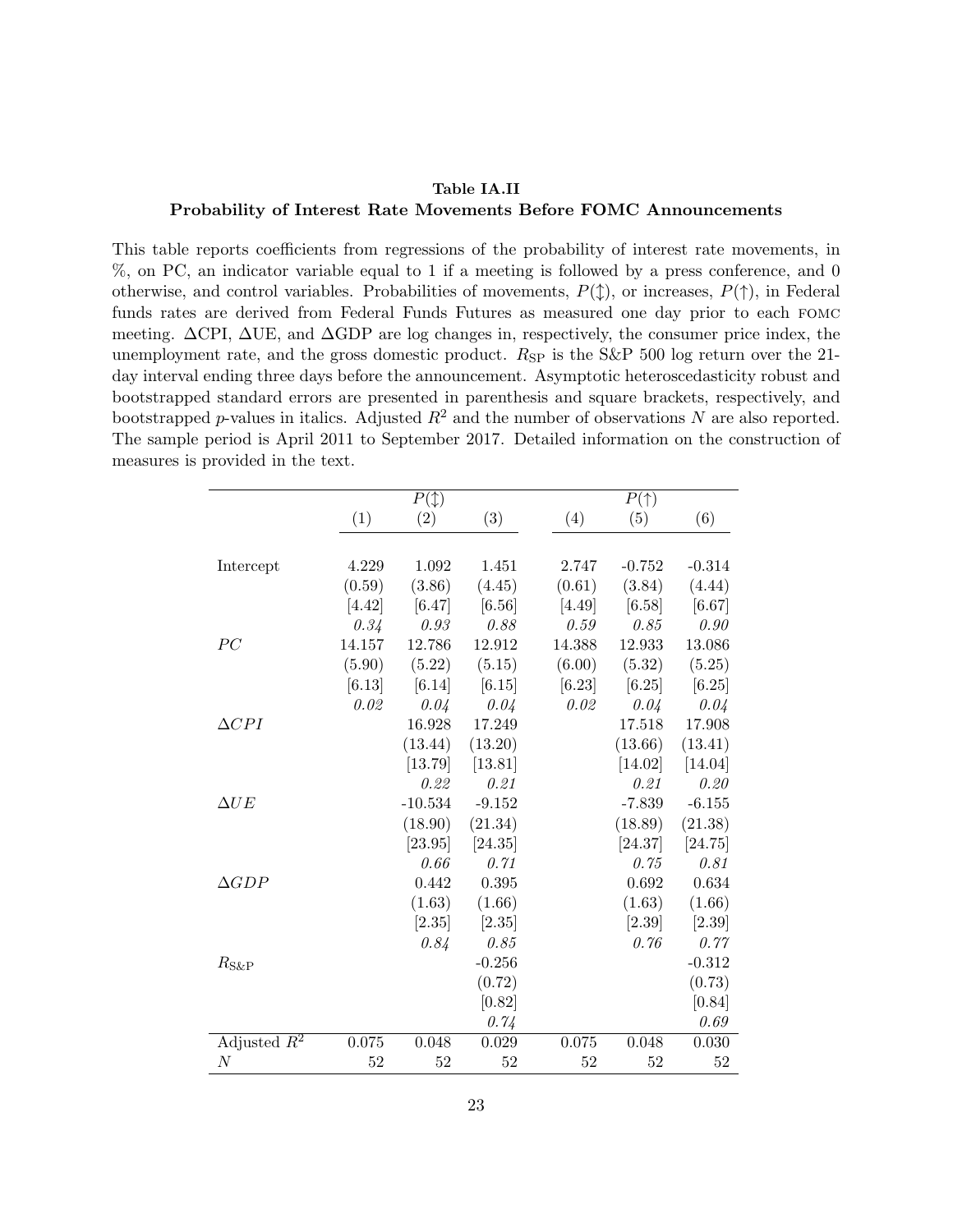#### Table IA.IIIAttention Before FOMC Announcements

This table reports coefficients from regressions of measures of attention on PC, an indicator variable equal to 1 if <sup>a</sup> meeting is followed by <sup>a</sup> press conference and 0 otherwise, and control variables. The measures of media attention are based on articles published on the Bloomberg terminal <sup>p</sup>latform (bb), the Dow Jones intraday newswires (inw), or printed in the Wall Street Journal (wsj), and the New York Times (nyt). The weekly Search Volume Index (svi) is obtained from Google Trends for searches for "fomc" and related terms. ∆CPI, ∆UE, and ∆GDP are log changes in, respectively, the consumer price index, the unemployment rate, and the gross domestic product. $R_{\rm SP}$  is the S&P 500 log return, over the 21-day interval ending three days before the announcement. Asymptotic heteroscedasticity robust and bootstrapped standard errors are presented in parenthesis and square brackets, respectively, and bootstrapped p-values in italics. Adjusted  $R^2$  and the number of observations N are also reported. The sample period is April 2011 to September 2017. Detailed information on the construction of measures is provided in the text.

<span id="page-24-0"></span>

|                  |         | Panel A: BB |                      |         | Panel B: INW |           |        | Panel C: WSJ |          |        | Panel D: NYT |          |        | Panel E: SVI |                  |
|------------------|---------|-------------|----------------------|---------|--------------|-----------|--------|--------------|----------|--------|--------------|----------|--------|--------------|------------------|
|                  | (1)     | (2)         | (3)                  | (4)     | (5)          | (6)       | (7)    | (8)          | (9)      | (10)   | (11)         | (12)     | (13)   | (14)         | (15)             |
|                  | 139.467 | 137.097     | 143.121              | 111.240 | 104.765      | 107.545   | 2.672  | 2.519        | 2.683    | 0.953  | 0.950        | 0.979    | 13.520 | 11.263       | 12.353           |
| Intercept        | (8.77)  | (12.72)     | (11.80)              | (11.44) | (15.64)      | (15.33)   | (0.18) | (0.30)       | (0.29)   | (0.08) | (0.11)       | (0.11)   | (0.99) | (1.66)       | (1.47)           |
|                  | [11.21] | [16.56]     | $\left[16.13\right]$ | [12.37] | [17.80]      | [17.96]   | [0.22] | [0.33]       | [0.31]   | [0.08] | [0.12]       | [0.12]   | [1.53] | [2.17]       |                  |
|                  | 0.00    | 0.00        | 0.00                 | 0.00    | 0.00         | 0.00      | 0.00   | 0.00         | 0.00     | 0.00   | 0.00         | 0.00     | 0.00   | 0.00         | $[2.03]$<br>0.00 |
| PC               | 48.311  | 49.796      | 51.899               | 72.538  | 76.544       | 77.515    | 0.589  | 0.543        | 0.601    | 0.214  | 0.222        | 0.233    | 7.912  | 8.231        | 8.612            |
|                  | (15.32) | (15.53)     | (15.22)              | (17.06) | (17.71)      | (17.70)   | (0.30) | (0.30)       | (0.27)   | (0.11) | (0.11)       | (0.11)   | (2.08) | (2.01)       | (1.91)           |
|                  | [15.55] | [15.74]     | [15.13]              | [17.15] | $[16.92]$    | [16.83]   | [0.31] | [0.31]       | $[0.29]$ | [0.11] | [0.11]       | [0.11]   | [2.12] | $[2.06]$     | $[1.90]$         |
|                  | 0.00    | 0.00        | 0.00                 | 0.00    | 0.00         | 0.00      | 0.06   | 0.08         | 0.04     | 0.06   | 0.05         | 0.04     | 0.00   | 0.00         | 0.00             |
| $\Delta CPI$     |         | $-21.835$   | $-16.459$            |         | $-56.312$    | $-53.831$ |        | 0.467        | 0.613    |        | $-0.083$     | $-0.056$ |        | $-5.455$     | $-4.482$         |
|                  |         | (28.01)     | (27.63)              |         | (36.37)      | (36.59)   |        | (0.49)       | (0.46)   |        | (0.25)       | (0.25)   |        | (3.57)       | (3.32)           |
|                  |         | [35.33]     | [34.00]              |         | [37.97]      | [37.79]   |        | [0.70]       | [0.65]   |        | [0.25]       | [0.25]   |        | [4.63]       | [4.27]           |
|                  |         | 0.54        | 0.63                 |         | 0.13         | 0.15      |        | 0.49         | 0.34     |        | 0.76         | 0.83     |        | 0.23         | 0.29             |
| $\Delta UE$      |         | 13.864      | 37.055               |         | 11.743       | 22.446    |        | 0.294        | 0.925    |        | $-0.225$     | $-0.113$ |        | 0.790        | 4.985            |
|                  |         | (51.88)     | (54.66)              |         | (53.19)      | (55.49)   |        | (0.93)       | (0.99)   |        | (0.38)       | (0.37)   |        | (5.58)       | (5.90)           |
|                  |         | [61.35]     | [59.85]              |         | [65.88]      | [66.50]   |        | $[1.21]$     | $[1.14]$ |        | [0.44]       | [0.44]   |        | [8.04]       | $[7.53]$         |
|                  |         | 0.82        | 0.53                 |         | 0.85         | 0.73      |        | 0.80         | 0.41     |        | 0.61         | 0.80     |        | 0.92         | 0.51             |
| $\triangle GDP$  |         | 2.710       | 1.923                |         | 6.339        | 5.976     |        | 0.066        | 0.045    |        | $-0.003$     | $-0.006$ |        | 1.433        | 1.290            |
|                  |         | (5.11)      | (4.92)               |         | (5.19)       | (5.11)    |        | (0.08)       | (0.08)   |        | (0.04)       | (0.04)   |        | (0.67)       | (0.59)           |
|                  |         | [6.03]      | [5.79]               |         | [6.48]       | $[6.45]$  |        | [0.12]       | $[0.11]$ |        | [0.04]       | [0.04]   |        | [0.79]       | [0.73]           |
|                  |         | 0.65        | 0.74                 |         | 0.33         | 0.35      |        | 0.57         | 0.68     |        | 0.95         | 0.88     |        | 0.07         | 0.08             |
| $R_{\rm S\&P}$   |         |             | $-4.299$             |         |              | $-1.984$  |        |              | $-0.117$ |        |              | $-0.021$ |        |              | $-0.778$         |
|                  |         |             | (1.78)               |         |              | (1.95)    |        |              | (0.05)   |        |              | (0.01)   |        |              | (0.32)           |
|                  |         |             | [2.03]               |         |              | [2.25]    |        |              | [0.04]   |        |              | [0.01]   |        |              | $[0.25]$         |
|                  |         |             | 0.03                 |         |              | 0.38      |        |              | 0.00     |        |              | 0.16     |        |              | 0.00             |
| Adjusted $R^2$   | 0.140   | 0.096       | 0.150                | 0.241   | 0.244        | 0.239     | 0.047  | $-0.000$     | 0.132    | 0.047  | $-0.006$     | 0.009    | 0.195  | 0.223        | 0.327            |
| $\boldsymbol{N}$ | 52      | 52          | 52                   | 52      | 52           | 52        | 52     | 52           | 52       | 52     | 52           | 52       | 52     | 52           | 52               |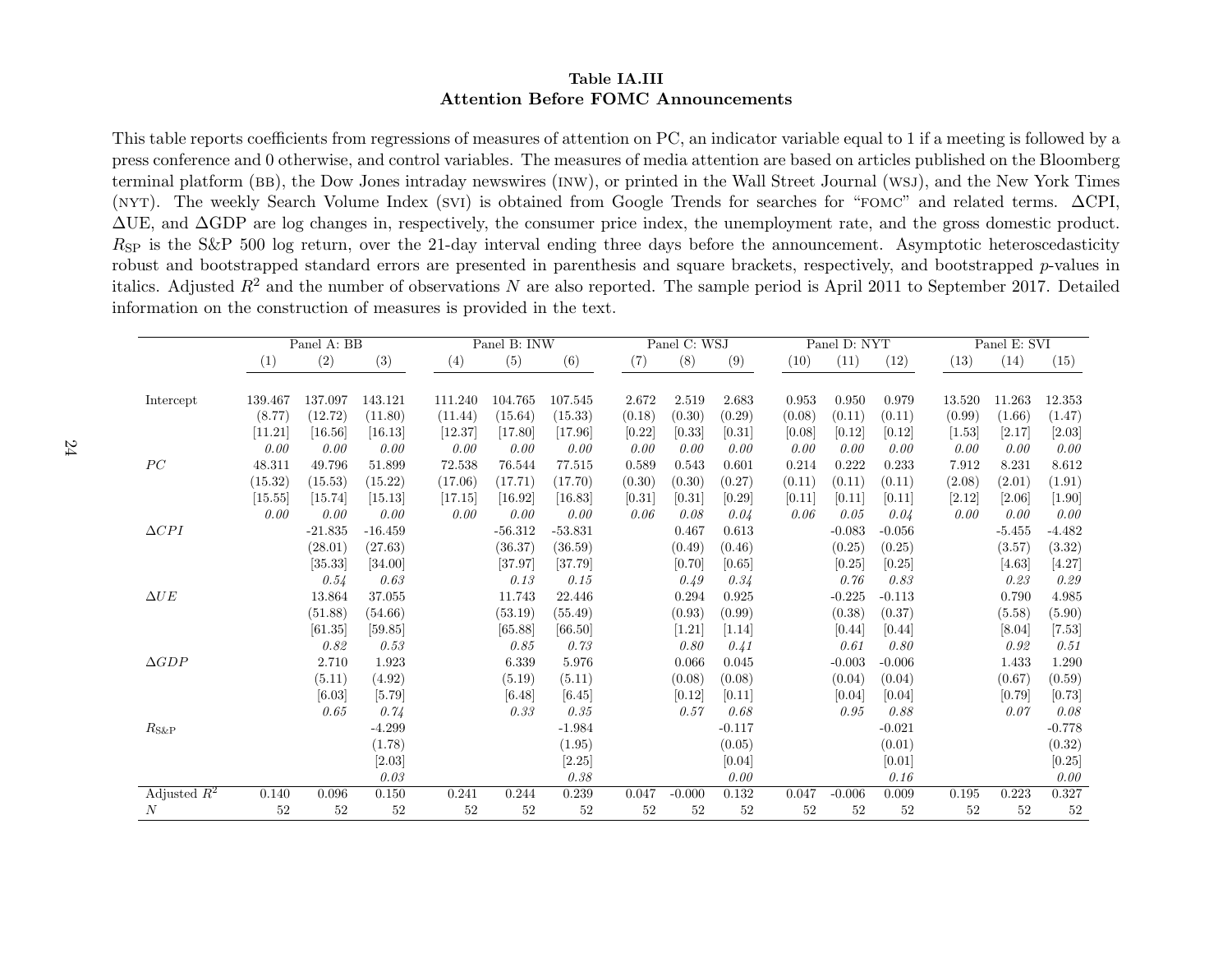#### Table IA.IV Placebo Analysis

<span id="page-25-0"></span>This table reports coefficients from regressions of the daily change in  $VIX$ , the absolute value of the [Kuttner](#page-15-0) [\(2001\)](#page-15-0) Fed Fund rate surprise, and our attention measures on fomc announcement days on a dummy (2nd of Qtr Dum) equal to 1 if the fomc announcement is the second fomc announcement of a calendar quarter, zero otherwise. Detailed information on the attention measures are provided in Section [IV](#page-0-0) in the main text. Robust (White) standard errors are in parentheses. The sample in is from January 1994 to March 2011.

|                 | $\Delta \text{VIX}$ | Kuttner    | $\Delta$ NYT | $\triangle$ WSJ | $\triangle$ BB | $\Delta$ INW | $\Delta$ SVI |
|-----------------|---------------------|------------|--------------|-----------------|----------------|--------------|--------------|
| Intercept       | $-0.025***$         | $0.027***$ | $-0.090$     | 0.548           | 0.104          | 0.028        | $-0.026$     |
|                 | (0.007)             | (0.005)    | (0.083)      | (0.913)         | (0.201)        | (0.090)      | (0.067)      |
| 2nd of Qtr Dum  | $-0.002$            | $-0.003$   | 0.170        | $-1.085$        | $-0.065$       | $-0.074$     | 0.027        |
|                 | (0.011)             | (0.007)    | (0.122)      | (1.274)         | (0.234)        | (0.137)      | (0.098)      |
| N               | 138                 | 137        | 137          | 137             | 48             | 89           | 57           |
| Adjusted- $R^2$ | $-0.01$             | $-0.01$    | 0.01         | $-0.00$         | $-0.02$        | $-0.01$      | $-0.02$      |